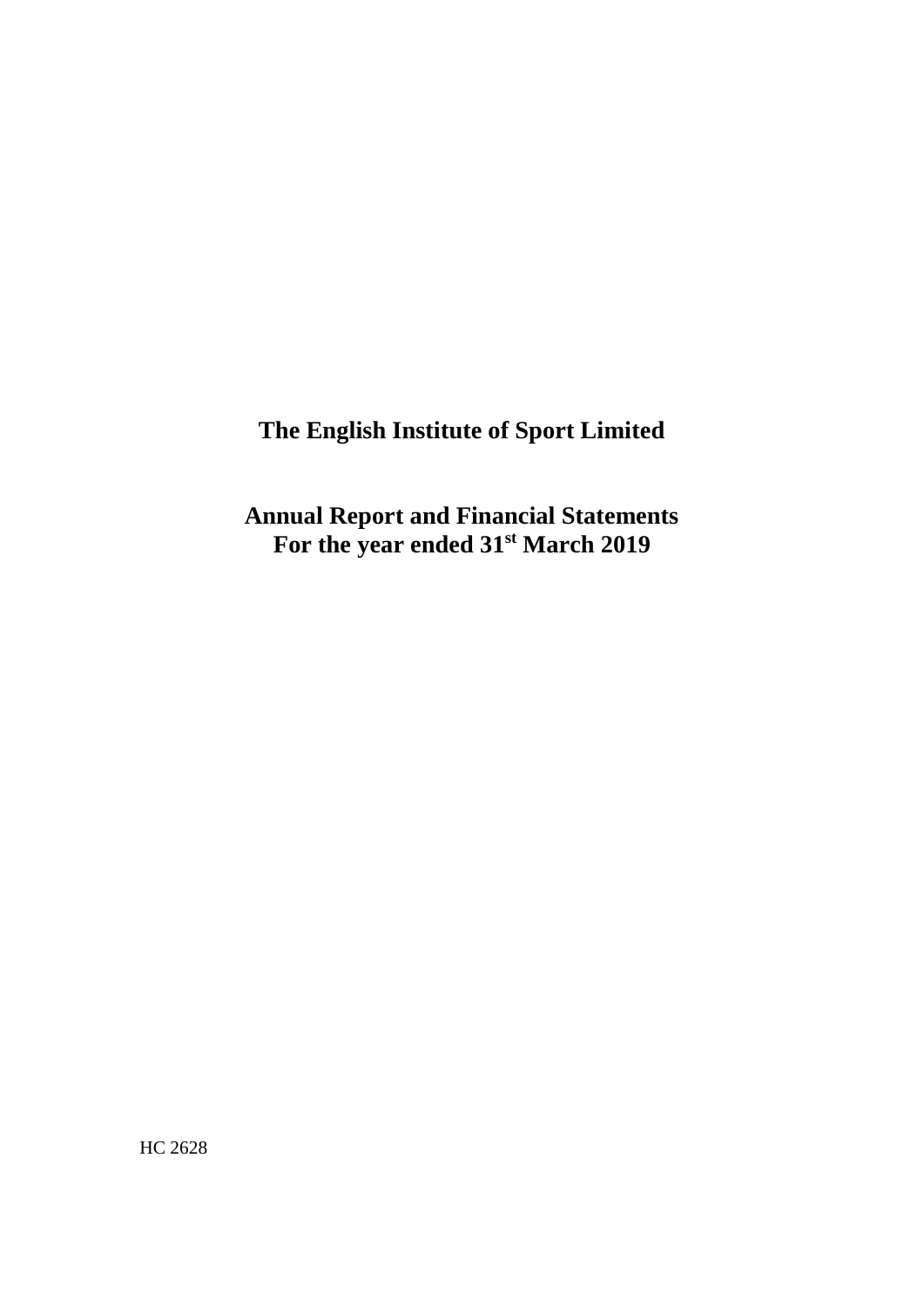# **Annual Report and Financial Statements For the year ended 31st March 2019**

Presented to Parliament pursuant to Article 6(2)(b) of the Government Resources and Accounts Act 2000 (Audit of Non-profit-making Companies) Order 2009 (SI2009/476)

Ordered by the House of Commons to be printed 5 September 2019

HC 2628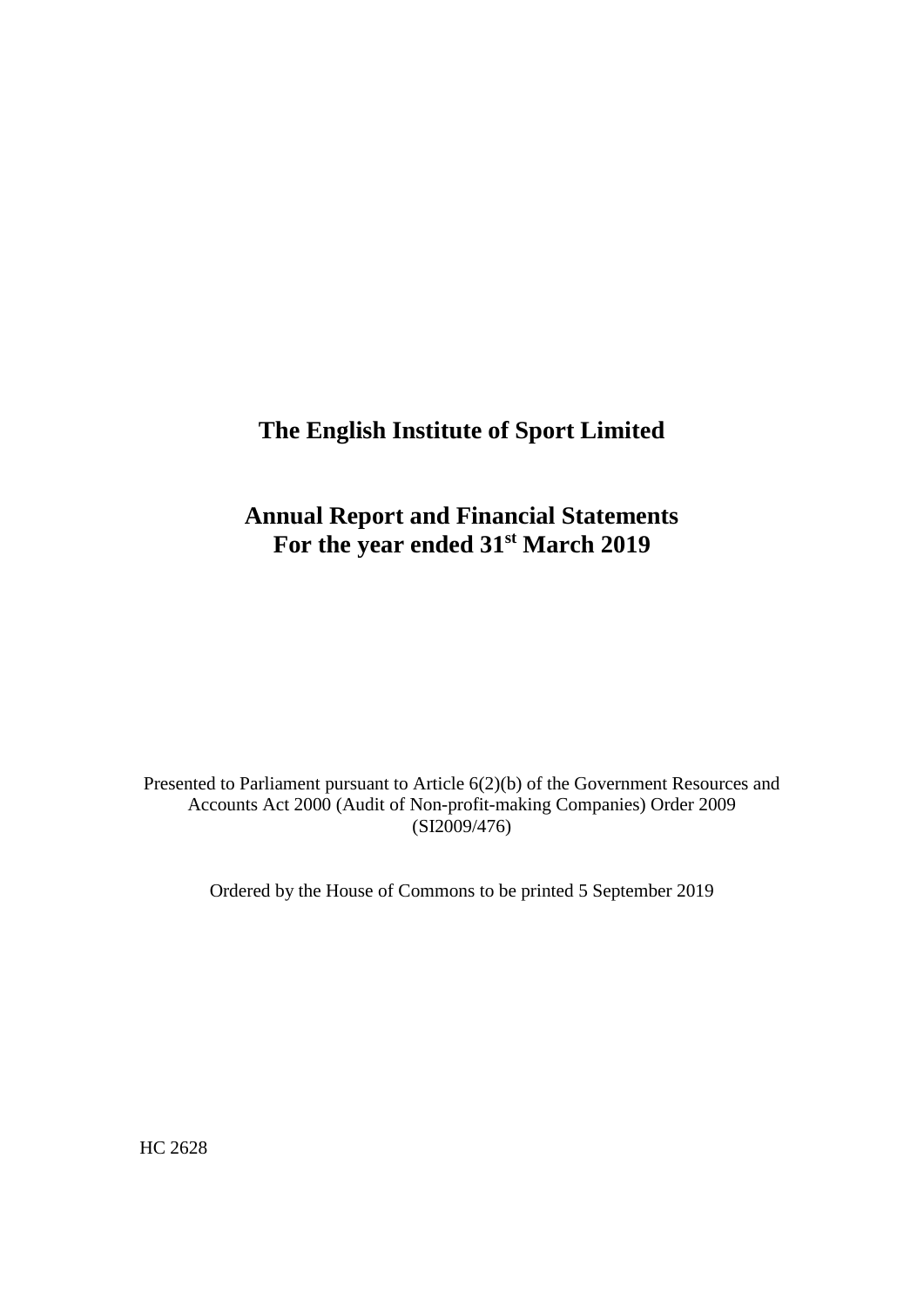## © **The English Institute of Sport** copyright **2019**

The text of this document (this excludes, where present, the Royal Arms and all departmental or agency logos) may be reproduced free of charge in any format or medium provided that it is reproduced accurately and not in a misleading context.

The material must be acknowledged as **The English Institute of Sport** copyright and the document title specified. Where third party material has been identified, permission from the respective copyright holder must be sought.

Any enquiries related to this publication should be sent to us at [finance.enquiries@eis2win.co.uk](mailto:finance.enquiries@eis2win.co.uk)

This publication is available at [www.gov.uk/official-documents](http://www.gov.uk/official-documents)

ISBN 978-1-5286-1106-0

CCS0319888082 07/19

Printed on paper containing 75% recycled fibre content minimum

Printed in the UK by the APS Group on behalf of the Controller of Her Majesty's Stationery Office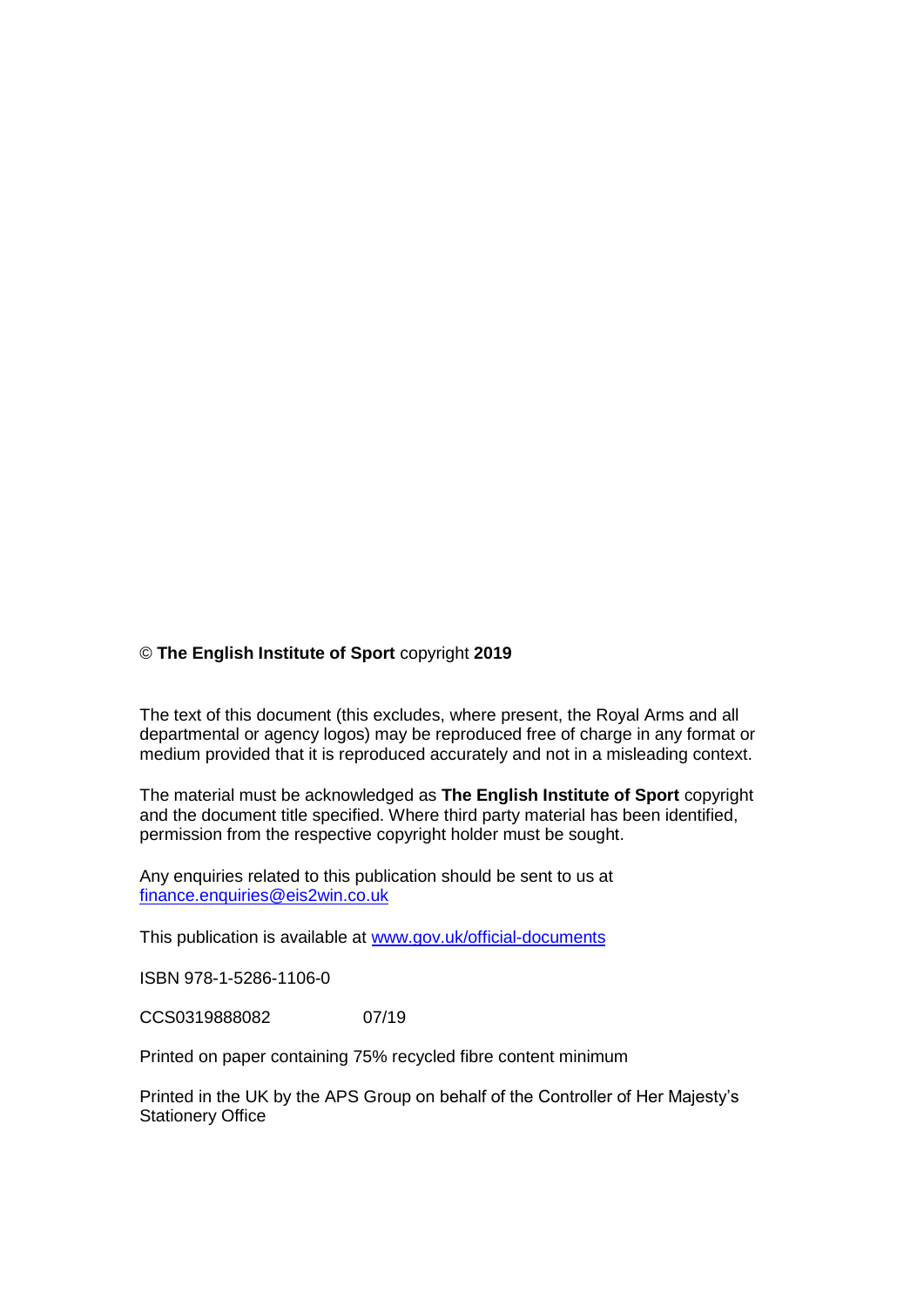# **Financial Statements**

# **Year Ended 31 March 2019**

| <b>Contents</b>                                                                     | <b>Pages</b> |
|-------------------------------------------------------------------------------------|--------------|
| <b>Officers and Professional Advisers</b>                                           | $\mathbf{1}$ |
| <b>Strategic Report</b>                                                             | $2 - 3$      |
| Directors' Report                                                                   | $4 - 11$     |
| The Certificate and Report of the Comptroller and Auditor General<br>to the Members | $12 - 14$    |
| Statement of comprehensive income                                                   | 15           |
| <b>Balance</b> sheet                                                                | 16           |
| Statement of changes in equity                                                      | 17           |
| Statement of cash flows                                                             | 18           |
| Notes to the Financial Statements                                                   | $19 - 33$    |

# **The Following Pages Do Not Form Part of the Financial Statements**

| Detailed breakdown of Operating and Administrative expenses |  |
|-------------------------------------------------------------|--|
|-------------------------------------------------------------|--|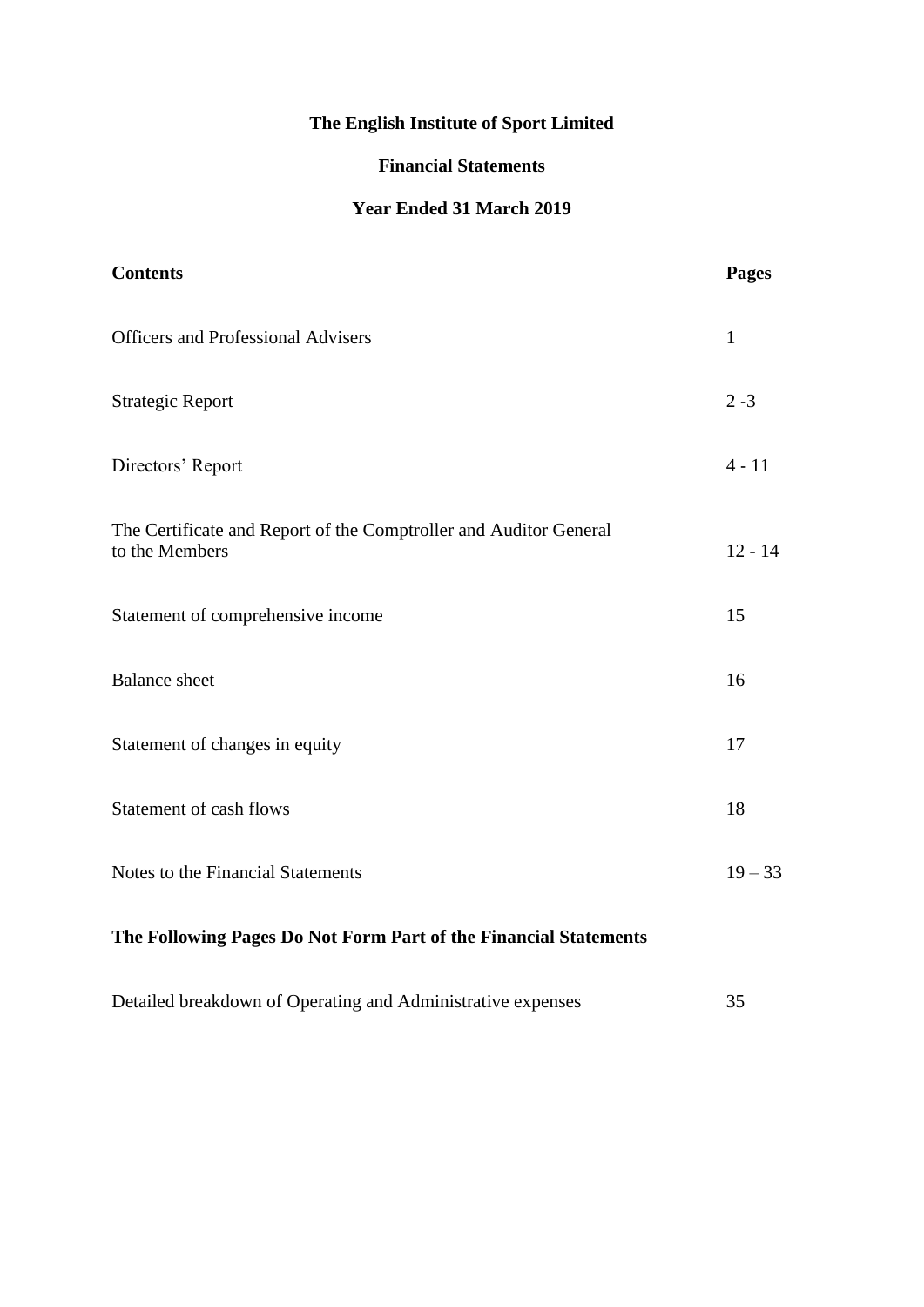## **The English Institute of Sport Limited Company Registration Number 04420052**

# **Officers and Professional Advisers**

| <b>Directors</b>         | J Steele - Chair<br>N Walker – National Director<br>V Aggar<br>Professor J Doust (resigned 4 July 2018)<br>JC Hunter (resigned 4 July 2018)<br><b>V</b> Luck<br>S Munday (resigned 16 May 2019)<br><b>Sir David Tanner CBE</b><br>C Warr<br>J Skiggs<br>A Panter (appointed 31 July 2018)<br>M Rogan (appointed 2 October 2018)<br>K Van Someren (appointed 2 October 2018) |
|--------------------------|-----------------------------------------------------------------------------------------------------------------------------------------------------------------------------------------------------------------------------------------------------------------------------------------------------------------------------------------------------------------------------|
| <b>Company Secretary</b> | J Quick                                                                                                                                                                                                                                                                                                                                                                     |
| <b>Registered Office</b> | The Manchester Institute of Health and Performance<br>299 Alan Turing Way<br>Manchester<br>M11 3BS                                                                                                                                                                                                                                                                          |
| <b>Auditor</b>           | <b>Comptroller and Auditor General</b><br><b>National Audit Office</b><br>157 - 197 Buckingham Palace Road<br>Victoria<br>London<br>SW1W 9SP                                                                                                                                                                                                                                |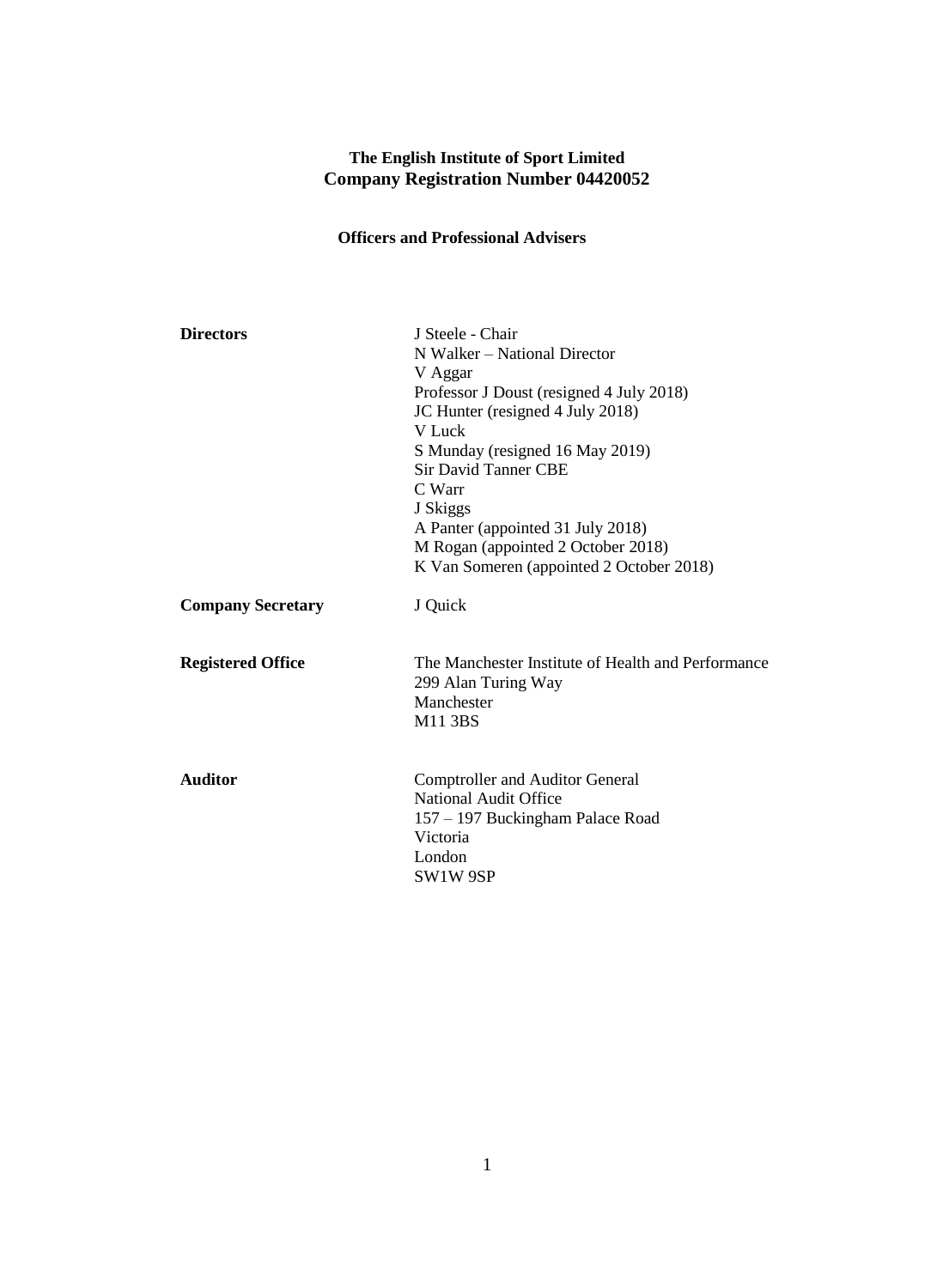#### **Strategic Report**

#### **Year Ended 31 March 2019**

The results and a detailed review of the main activities carried out in the year are contained in the Directors' Report.

At the heart of The English Institute of Sport (EIS) Tokyo strategy (the four-year cycle to 2021) is the drive to ensure that our service provision is specifically tailored to achieve maximum performance impact for each World Class Programme (WCP) and is delivered as effectively and efficiently as possible. At the halfway stage of the cycle attention is focused on ensuring the strategies give impact in Tokyo.

- What it Takes to Win deliver and develop world leading front line support to achieve 'What it Takes to Win' (WITTW) within each sport.
- Prioritising Athlete Health contribute to optimal athlete well-being and availability for preparation and performance by supporting risk management of sports' most prevalent injuries and illnesses.
- Performance Innovation cultivate an environment that enables athletes to gain a performance advantage through novel application of ideas.
- People Development work in partnership with sports to attract, inspire and retain exceptional people to excel in the high-performance system.
- Partner with Coaches how we partner with performance support teams to optimise the utilisation of science, medicine data and technology.
- Managing World Class Programmes in partnership with National Governing Bodies (NGBs) provide effective performance leadership and governance to targeted WCPs.
- Operational Excellence provide robust and agile support to performance through operational excellence and strong governance.
- Organisational Health optimise organisational performance through rigorous focus on organisational health and continuous improvement.

There are several risks that are actively being managed, with the primary ones being:

- Risks around operating within the financial constraints of the current funding cycle;
- Risks around staff retention and the loss of talent due to restrictions on pay increases;
- Risks around recruitment and the challenges attracting new practitioners of the required standard;
- Risks associated with practice going beyond boundaries of ethical acceptability;
- Risks around cyber security, data protection and information management: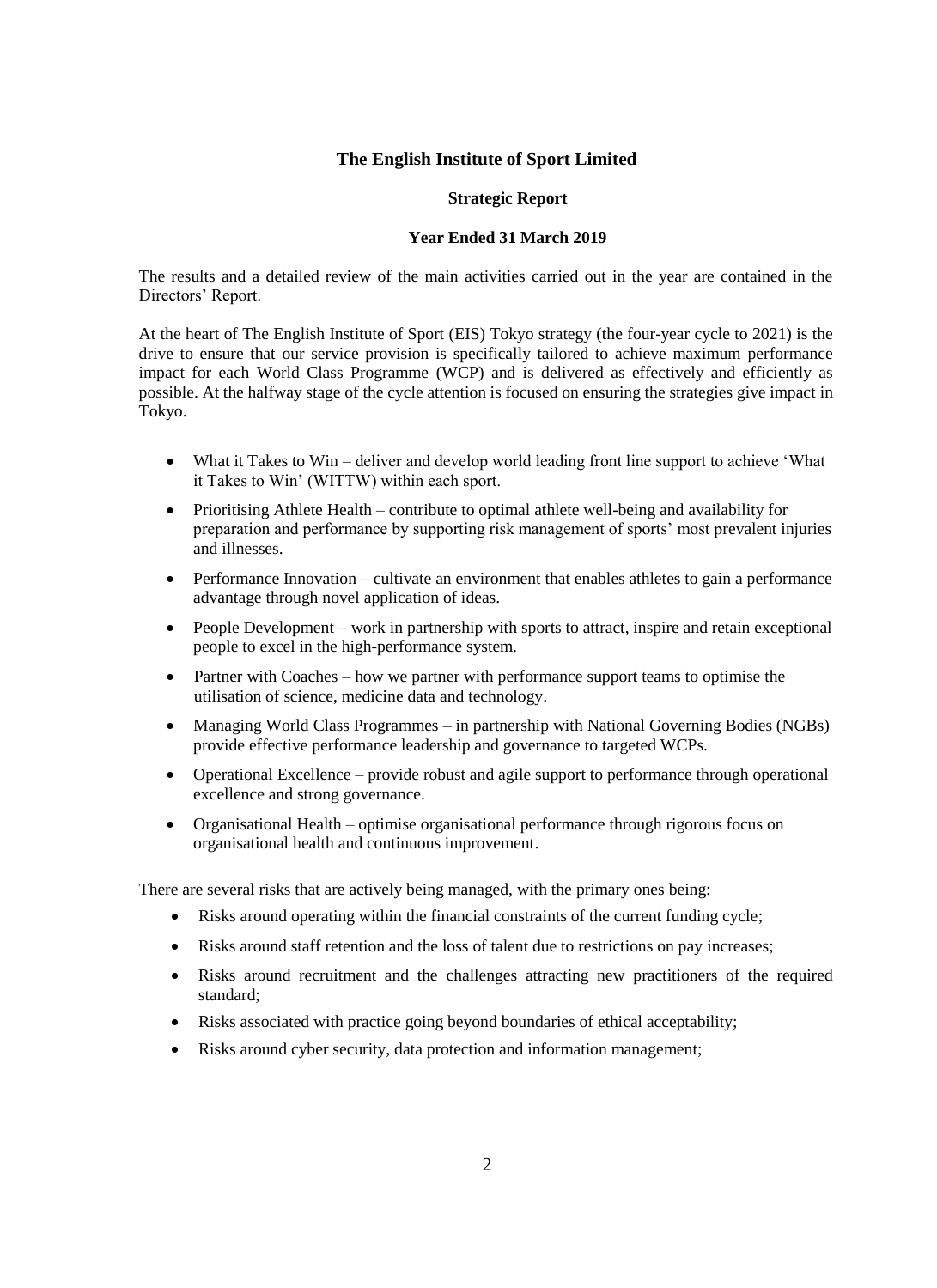## **Strategic Report** *(continued)*

## **Year Ended 31 March 2019**

The emphasis over the next 12 months will be on ensuring maximum resources are dedicated to Tokyo performance impact alongside athlete welfare initiatives.

Signed by order of the directors

N Walker, Director Approved by the directors on 28 August 2019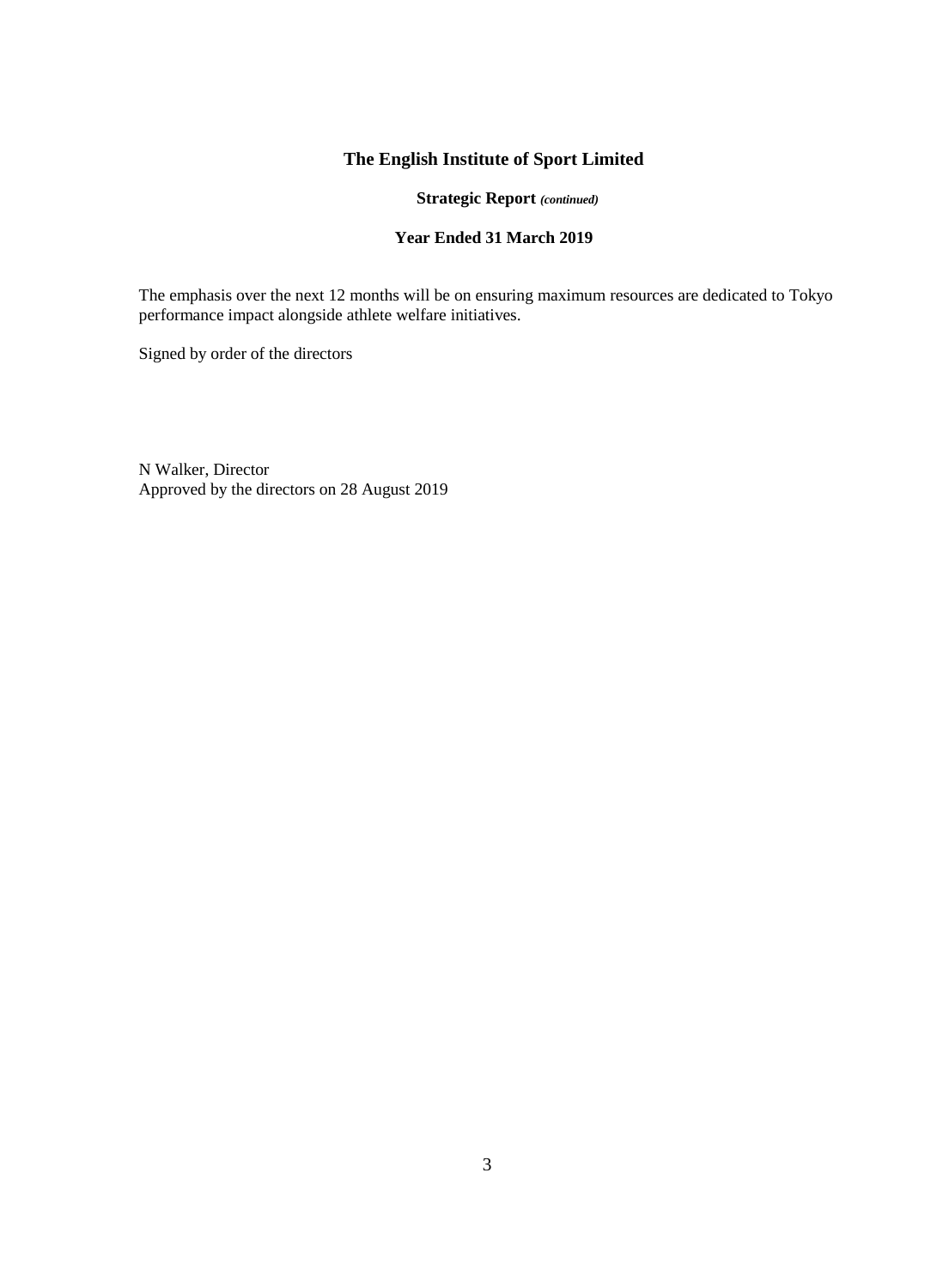#### **Directors' Report**

#### **Year Ended 31 March 2019**

The directors have pleasure in presenting their report and the financial statements of the Company for the year ended 31 March 2019.

#### **Principal Activities and Business Review**

The EIS provides sport science, medicine, technology and engineering services to elite athletes, primarily in World Class funded sports (the company's principal activity). The company is a wholly owned subsidiary of The United Kingdom Sports Council (UKS).

EIS continues to receive core funding from UKS to support its infrastructure, with direct costs of service provision funded by charging the NGBs for agreed levels of service. NGB income has been higher than anticipated this year as more sports engage practitioners across more disciplines than in the past.

The main activities during the year have included:

- The EIS continues to work with over 40 Olympic, Paralympic and English sports;
- In April 2018 the Commonwealth Games took place on the Gold Coast in Australia. The EIS supported National Governing Bodies, Team England and Team Scotland throughout the event with 28 practitioners in attendance:
- During 2018, the EIS took over responsibility for managing the Sport Climbing Medal Support Plan (MSP) for Shauna Coxsey. The Short Track Speed Skating World Class Programme closed at the end of September 2018 and transitioned to a Medal Support Plan for Elise Christie;
- The EIS continues to manage the WheelChair Fencing World Class Programme. Piers Gilliver and Dmitri Coutya have continued to have medal success in World Cup events over the past 12 months;
- During 2018 the EIS published its mental health strategy alongside UK Sport. This consists of four pillars: education, provision, communication and assurance. A head of Mental Health has been appointed along with an expert panel consisting of a mix of psychiatrists and psychologists. The team work closely alongside the existing EIS Athlete Health team;
- The Athlete Health team are also undertaking a study on upper respiratory tract infections. This is the largest cause of lost training days across the high-performance system. The study alongside the Royal Brompton Hospital and Imperial College will run for two years;
- The EIS is undertaking a project to support Paralympic athletes and sports be best prepared to deliver in the predicted heat and humidity of the Tokyo games environment. This involves specific heat tolerance screening and sport specific heat alleviation strategies;
- In 2018 the EIS launched its SmartHer campaign a wide ranging approach to female athlete health - aimed at being smarter in how it supports female athletes from a performance perspective as well as general health and wellbeing;
- The EIS appointed a Head of Learning as part of the commitment to learning and development. A blended learning principle is helping guide the EIS to provide opportunities to learn across various methods including traditional events, communities and networks, and online learning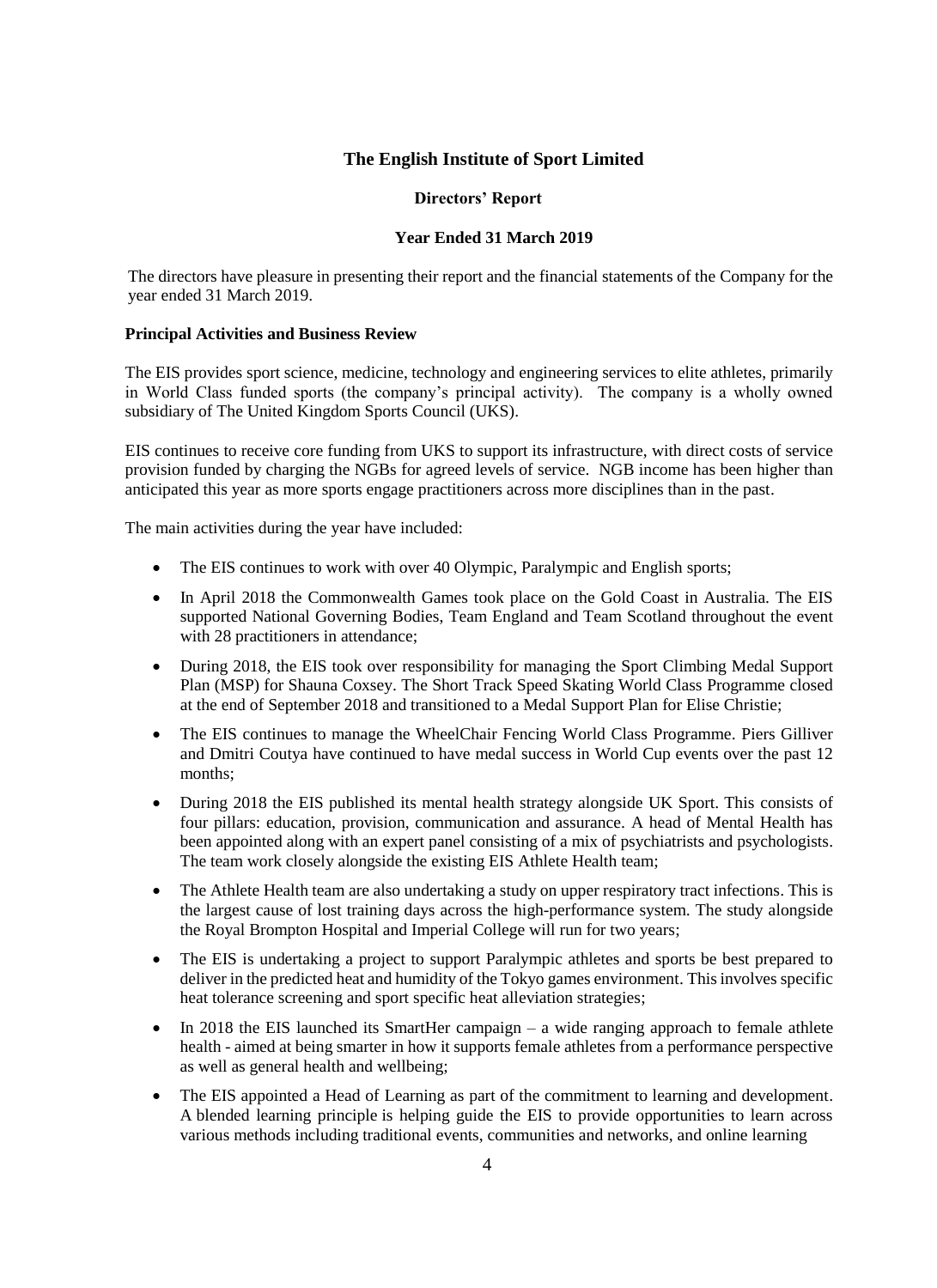#### **Directors' Report** *(continued)*

#### **Year Ended 31 March 2019**

#### **Principal Activities and Business Review** *(continued)*

solutions. Learning is centred around activities that will drive improvements across Olympic and Paralympic programmes;

• New appointments were made to the EIS Senior Leadership Team (SLT) including Director of Performance Support and Director of Communications.

Communication of progress against strategies and developments within the organisation remained a high priority through the year. Staff have been kept informed and updated via a variety of communication methods, including the annual national conference, all staff teleconferences held quarterly, weekly update messages and one to one and group discussions at EIS sites. Engagement with NGBs has been a priority and all members of EIS SLT actively engage and seek feedback from governing bodies.

The EIS conducted their own staff survey in 2018.

Some of the key findings included:

- 94% of staff agreed: "I feel proud to work for the EIS"
- 88% of staff agreed: "This job is good for my personal growth"
- 88% of staff agreed: "I feel I have the right support to provide a great service".

The SLT continues to look at ways to respond to staff feedback with the staff engagement group at the heart of consultation.

During 2018, succession planning exercises were undertaken across the organisation to ensure individual development plans are in place, gaps and risks could be understood and plans put in place to ensure long term development and knowledge retention.

In 2019, the EIS reported for the second time on the gender pay gap. The gender pay gap looks at the average hourly pay of all male and female employees. The median gender pay gap, which is the prime measure is 10.4% (last year 11.4%). The mean gender pay gap of the EIS is 13.4% (last year 6.6%). Since the first gender pay gap report, a number of senior female appointments have been made. Through the annual pay anomalies process, there has been and remains the opportunity to address any critical discrepancies. The SLT is currently reviewing the overall pay and benefits package as part of the future strategy, which will come into play in 2021. We will continue to focus on actions with respect to continuing to encourage and support females to develop towards and thrive in senior posts in the EIS.

#### **Governance**

The EIS Board meets up to six times a year to provide strategic direction to the organisation. Board members are appointed for a maximum term of four years. At the end of this time directors may be reelected for a further four-year term (i.e. maximum of two, four-year terms in total).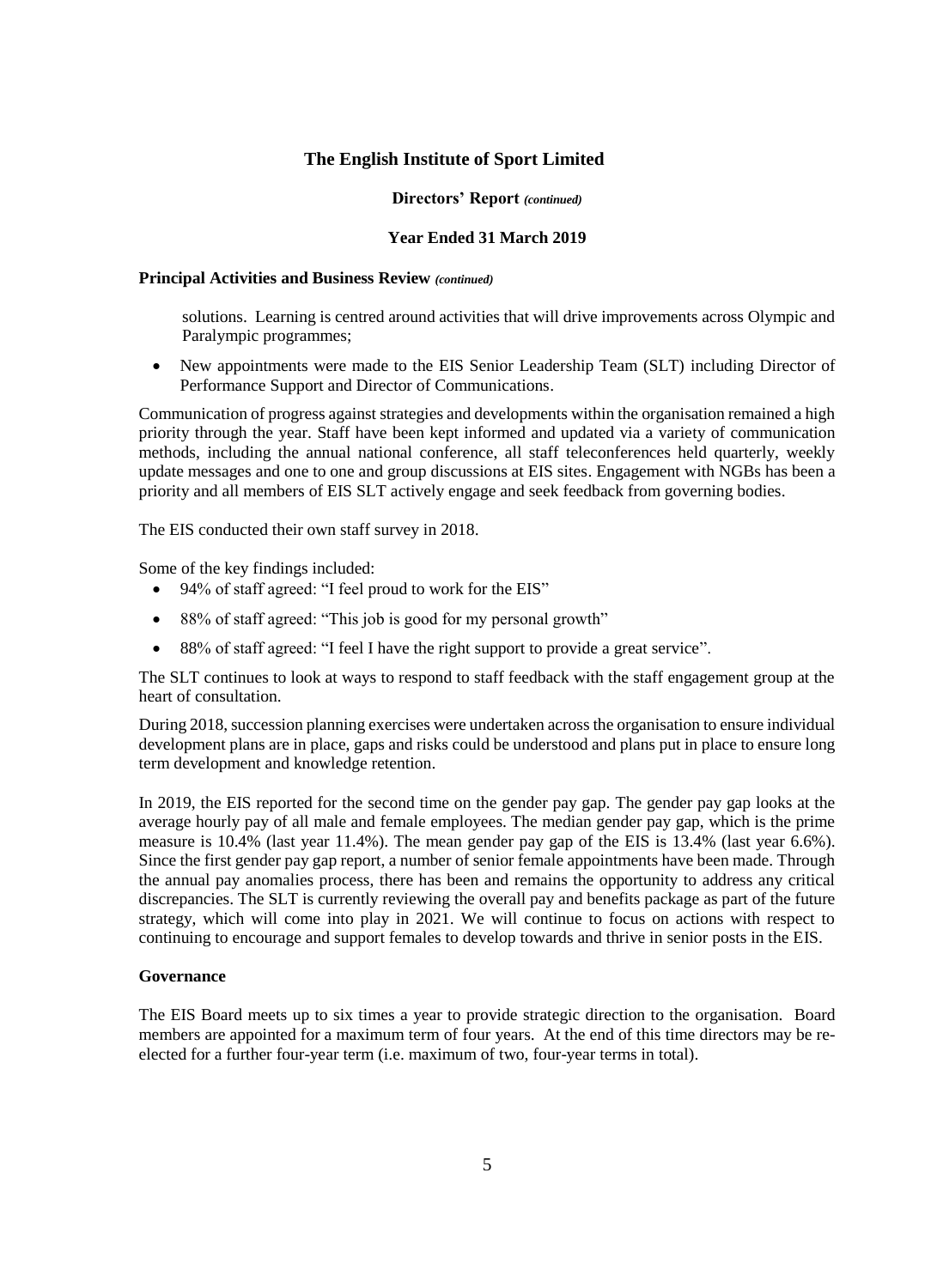#### **Directors' Report** *(continued)*

#### **Year Ended 31 March 2019**

#### **Governance** *(continued)*

UK Sport is entitled to appoint three Directors to the Board of EIS, one of whom is appointed as the Chair. John Steele is currently the Chair. The UKS Director of Performance is a member of the EIS Board. Anne Panter was the UKS Board's third representative member on the EIS Board and was appointed in July 2018. Two new appointments were made in the year. Ken Van Someren replaced Professor Jo Doust in October 2018 and provides specific scientific and medical expertise. Matt Rogan also joined in October replacing Craig Hunter. Matt provides commercial and data expertise. Vicky Aggar was reappointed for her second term. Vic Luck is the Senior non-executive Director. The Board comprises four females and seven males.

Monitoring of strategic KPIs are undertaken by EIS Mission Control group attended by two external advisors. Reporting is provided to board quarterly.

The Boards of UK Sport and the EIS have a Group Audit and Risk Committee (GARC) to support them in their respective responsibilities for issues of risk, control and governance. Membership consists of three UK Sport non-executive board members, one of whom is the chair, one non-executive EIS board member and up to two independent members. Responsibilities include advising on accounting policies, risk monitoring frameworks, internal audit planning and anti-fraud, anti-bribery and anti-corruption arrangements. The GARC meets 4 times per year and reports back to the EIS Board. On the basis of their audit work, Mazars, who provide internal audit on behalf of the GARC considered that EIS's governance, risk management and internal control arrangements were generally adequate and effective.

General Data Protection Regulations (GDPR) came into effect in 2018. The EIS undertook comprehensive staff awareness, reviewed contracts and procedures ahead of implementation. It continues to monitor effectiveness of controls. During 2018, the EIS suffered a data incident that was reportable to the Information Commissioner's Office (ICO). The ICO was informed within 72 hours of the EIS becoming aware of the incident. External cyber experts and legal advice was engaged to ensure the incident was fully investigated and responded to appropriately. The ICO closed the case with some recommendations but no further action. Additional steps have been taken to prevent this issue in the future. Subsequently an internal audit review was undertaken and provided adequate assurance.

The EIS SLT monitor all strategic risks under the headings of People, Reputation, Finance / Governance and Performance. These include staff retention, budgetary compliance, cyber security, performance impact and data protection. This is reviewed regularly within the EIS and reported to the Group Audit and Risk Committee and EIS Board quarterly.

The EIS has a number of policies and procedures that effectively describe to staff the detail of their responsibilities. These include anti-fraud, anti-bribery, anti-corruption, gifts and hospitality, health and safety, EIS professional code, information retention and whistleblowing and confidential disclosure.

The EIS is classified as a tier 3 organisation under the Code for Sports Governance and were deemed compliant with the code in 2017. EIS SLT monitor ongoing compliance with the code and Board are regularly updated.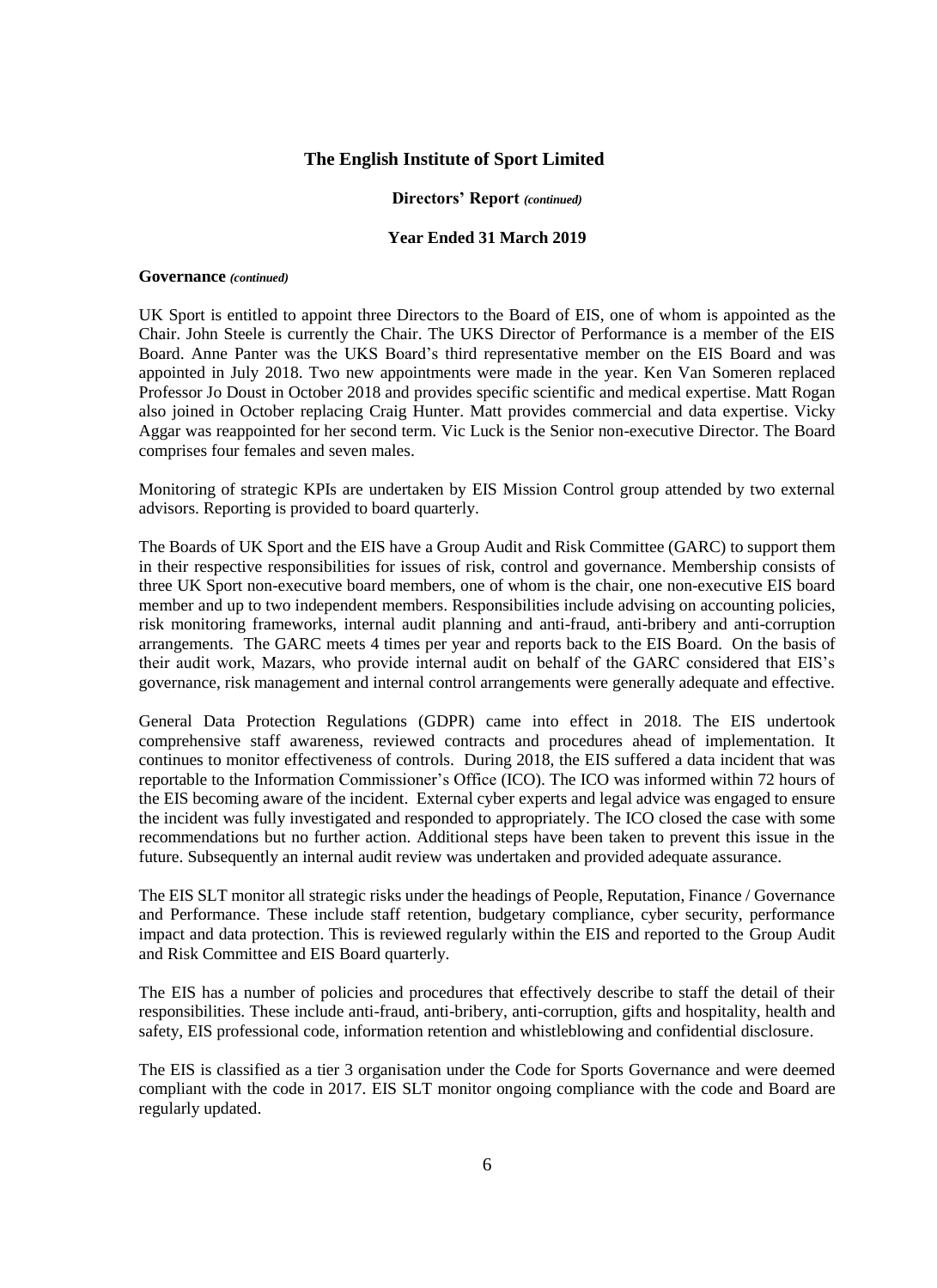#### **Directors' Report** *(continued)*

#### **Year Ended 31 March 2019**

#### **Future Developments**

A key focus for SLT will be to continue to pursue the Tokyo 2020 strategy. This year will involve supporting athletes toward their ultimate goals in Tokyo. A significant aspect will be continued work with sports to develop strategies that will allow athletes to excel in the expected heat and humidity of Tokyo.

Whilst Tokyo remains a priority, preparations will begin to develop strategy for the Paris cycle and beyond. A dedicated group has been established to ensure appropriate stakeholder input is received to ensure the EIS meets their needs in the future. A strategic plan for the next cycle will be completed within the coming financial year.

The EIS will continue to lead on areas of Athlete Health within high performance sport. The respiratory health project will continue and is expected to deliver performance impact across a number of sports. The impact of the mental health strategy is expected to grow over the next 12 months for both athletes and staff across the high performance system.

A commitment to developing world leading knowledge and expertise in significant emerging areas of performance impact will continue to be the focus of our Performance Innovation strategy. This will ensure that the sports we work with have world leading intelligence and cutting edge practices at their disposal when competing on the world stage.

In partnership with sports, we will continue to strive to underpin world class delivery by recruiting, developing and retaining exceptionally talented and motivated individuals. A new recruitment training package is being rolled out over the course of this year which will help to raise the capability of line managers in recruitment and continue raising awareness of effective and inclusive recruitment practices. In addition, a review of the EIS reward and recognition structure is underway with results and recommendations expected late in 2019.

The EIS currently manage one World Class Programme (Wheelchair Fencing) and two Medal Support Plans (Sport Climbing and Short Track Speed Skating).

The EIS will continue to focus on long term organisational health. Specific KPI and objectives have been developed. Key focus areas are: culture, market share, attracting and retaining talent, developing the brand, financial stability and governance.

The EIS will continue to take measures to enhance cyber security. This will involve employee education alongside enhancing physical security, working with our partners in the high-performance system and external experts.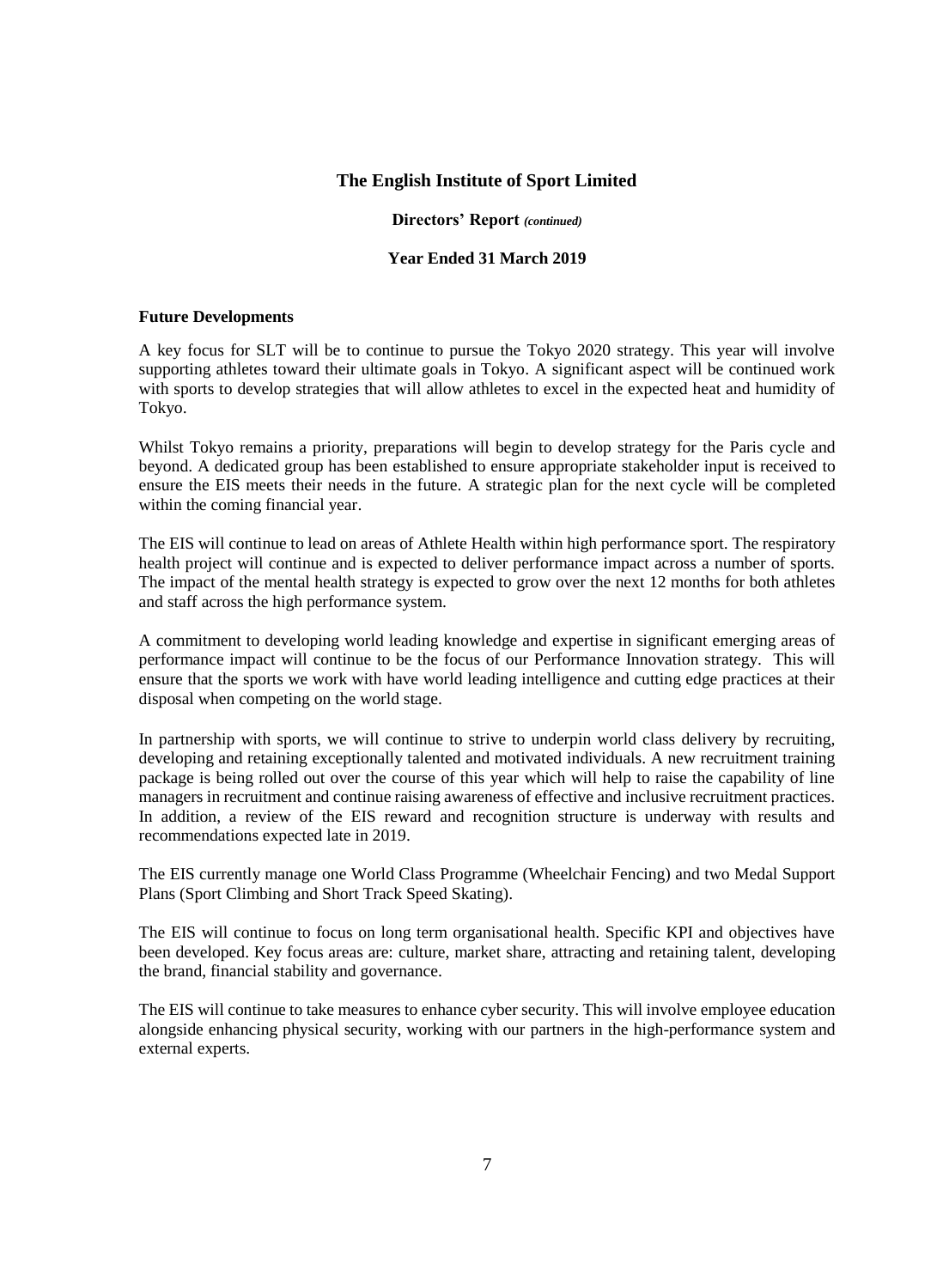#### **Directors' Report** *(continued)*

#### **Year Ended 31 March 2019**

#### **Future Developments** *(continued)*

We will continue to focus resources to create world leading performance environments, working closely with UKS in support of the Elite Training Centre concept and prioritising additional capital investment at our High Performance Centres.

Finally, by continuing to develop the capacity and capability of our processes we will ensure that our support services are robust, effective and underpinned by a sound governance framework and that our staff are empowered to respond in an agile and effective manner.

#### **Going Concern**

The accounts have been prepared on a going concern basis. The directors have reviewed this position and are satisfied that the company is operating as a going concern, despite ongoing budgetary pressures. Detailed budgets have been prepared for the remainder of the funding cycle, resulting in a break-even position by 31 March 2021. UK Sport has confirmed funding to 31 March 2021. Service level agreements are in place with 33 Olympic, Paralympic and English funded sports, the majority of which are committed until March 2021.

At the last triennial pension valuation (March 2016) the EIS defined benefit scheme was in surplus. Contributions to fund the scheme are included in the financial plan for the cycle. The next triennial valuation will take place based on market conditions from March 2019. Results are expected in late 2019. The pension deficit in the accounts relate to the FRS102 adjustment. Further detail is included in the results section below.

#### **Disabled Persons**

EIS employs disabled persons on merit and every effort is made to ensure that all applicants are given full and fair consideration at all times. All reasonable adjustments are made to meet the needs of disabled employees and an occupational health service is provided to assess the needs of employees, where required, during the course of their employment. EIS is committed to providing training and development opportunities to all of its employees, both able bodied and disabled. EIS has achieved the Preliminary level of the Equality Standard for Sport and the Intermediate level of the Standards for Safeguarding and Protecting Children in Sport.

#### **Results**

The deficit for the year, after taxation, amounted to £4,927,000 *(2018: deficit £4,567,000).* The deficit is caused by a charge to pension contributions of £4,159,000 *(2018: £3,718,000)* in respect of service costs as a result of the FRS102 actuarial valuation of the pension scheme. The higher service cost in the year to 31 March 2019 compared with the prior year is made up of two elements. Firstly, a change in discount rate assumption used (2.8% to 2.6%) has lowered the current service cost. The past service cost is higher in the year to 31 March 2019 as it includes an estimate of the McCloud/Sargent judgment (refer to note 13)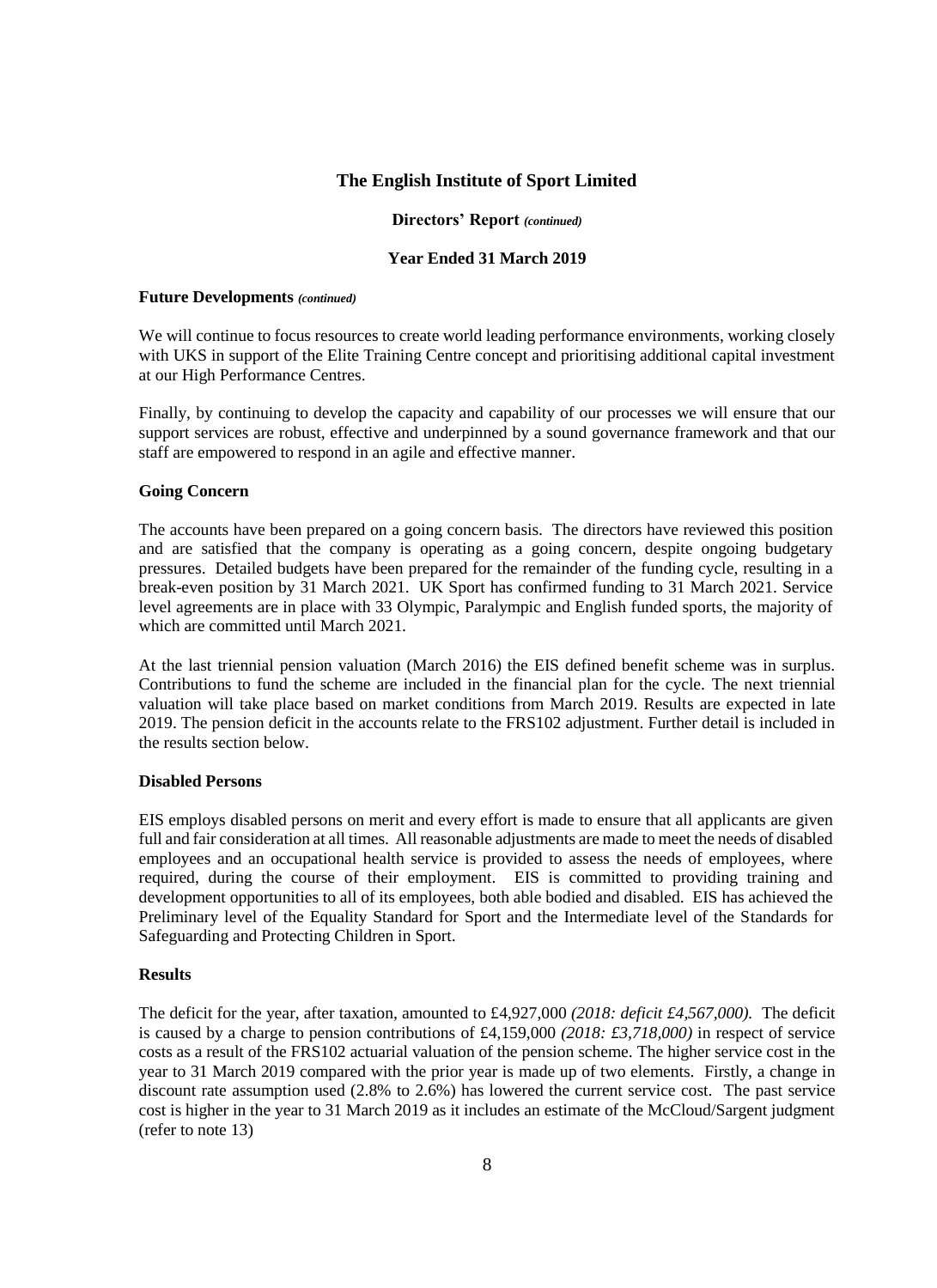#### **Directors' Report** *(continued)*

#### **Year Ended 31 March 2019**

#### **Results** *(continued)*

The balance sheet showed net liabilities as at 31 March 2019 of £33,820,000 *(2018: net liabilities of £30,225,000)* of which £33,812,000 *(2018: £30,172,000)* is caused by the Defined Benefit pension scheme liability. The pension scheme valuation for FRS102 purposes differs from the triennial valuation as a result of a different set of actuarial assumptions being used.

#### **Financial Risk Management Objectives and Policies**

With approximately 29% of our funding secured through service level agreements with NGBs it is key that we meet the performance objectives set out in these agreements in order to retain this funding. To that end each of our sports has a dedicated point of contact who closely monitors both the quantity and quality of service provision provided, liaising regularly with the sport in the process.

The EIS is bound by Funding Agreements (alongside a separate Financial Memorandum) and KPIs are agreed annually to ensure we meet the requirements of our key funder, UKS. Progress against the KPIs is reviewed monthly by the EIS SLT and at least four times a year by the EIS Board. The majority of KPIs being reported against are on target, and corrective action is being taken for those that are not.

Regular meetings have been held throughout 2018/19 with UK Sport to review performance. In addition, governance/risk issues are addressed via the Group Audit and Risk Committee.

An EIS Risk Management Strategy is in place which covers all areas of risk, financial or otherwise, and the EIS Risk Register is reviewed and updated by the SLT and Board on at least a quarterly basis. Specific areas of risk are addressed through the internal audit programme.

The EIS has considered the impact of the UK leaving the European Union and determined this will have minimal direct effect on the organisation

#### **Remuneration Policy**

In the interest of transparency, the EIS publishes the collective salary of the Senior Leadership Team which for the year ended 31 March 2019 was £902,085 *(2018: £1,032,733)*. The decrease on the prior year is mainly due to the Group HR Director being employed directly by the EIS for the whole of the year ended 31 March 2019, whereas for the year ended 31 March 18 they were employed via a secondment arrangement invoiced by The Department for Work & Pensions (DWP) at a higher rate.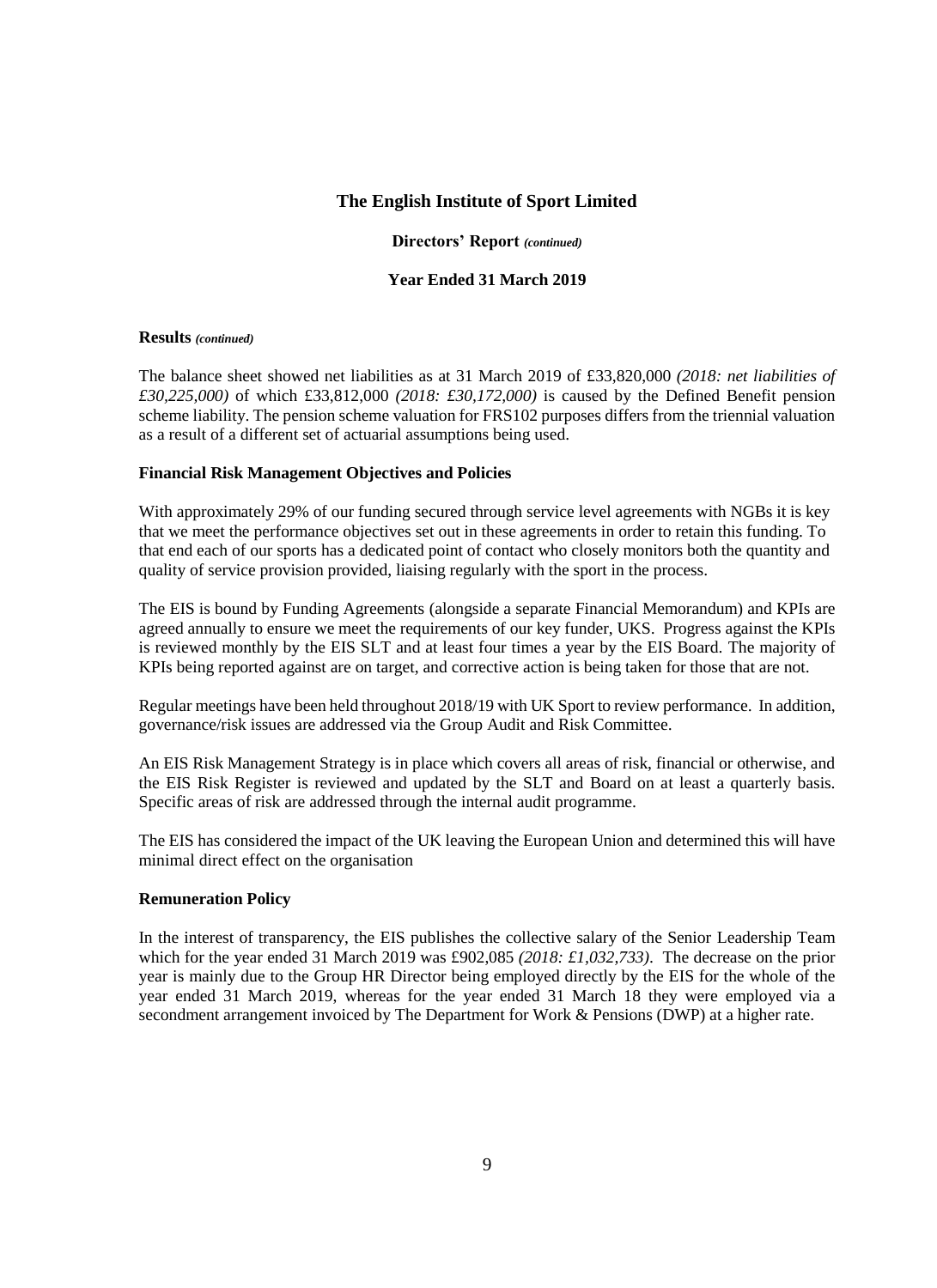#### **Directors' Report** *(continued)*

#### **Year Ended 31 March 2019**

#### **Directors**

The directors who served the company during the year and their remuneration are detailed below, together with details of reimbursed meeting expenses for unremunerated non-executive directors:

| <b>Name</b>       | <b>Position</b>          | <b>Emoluments</b><br>(6000) | <b>Expenses</b><br>(0.000) |                          |
|-------------------|--------------------------|-----------------------------|----------------------------|--------------------------|
| J Steele          | Chairman                 | $10-15$                     |                            |                          |
| N Walker          | <b>National Director</b> | 140-145                     |                            |                          |
| V Aggar           | Director                 |                             |                            |                          |
| Professor J Doust | Director                 |                             |                            | Resigned 4 July 2018     |
| <b>JC</b> Hunter  | Director                 |                             |                            | Resigned 4 July 2018     |
| V Luck            | Director                 |                             | 3                          |                          |
| S Munday          | Director                 |                             |                            | Resigned 16 May 2019     |
| Sir D Tanner CBE  | Director                 |                             |                            |                          |
| C Warr            | Director                 |                             |                            |                          |
| J Skiggs          | Director                 | 95-100                      |                            |                          |
| A Panter          | Director                 |                             |                            | Appointed 31 July 2018   |
| M Rogan           | Director                 |                             |                            | Appointed 2 October 2018 |
| K Van Someren     | Director                 |                             |                            | Appointed 2 October 2018 |
|                   |                          |                             |                            |                          |

The company has indemnity insurance in relation to the directors.

#### **Directors' Responsibilities**

The directors are responsible for preparing the Annual Report and the financial statements in accordance with applicable law and regulations.

Company law requires the directors to prepare financial statements for each financial year. Under that law the directors have elected to prepare the financial statements in accordance with United Kingdom Generally Accepted Accounting Practice (United Kingdom Accounting Standards and applicable law). The financial statements are required by law to give a true and fair view of the state of affairs of the company and of the surplus or deficit of the company for that period. In preparing these financial statements, the directors are required to:

- select suitable accounting policies and then apply them consistently;
- make judgments and estimates that are reasonable and prudent; and
- prepare the financial statements on the going concern basis unless it is inappropriate to presume that the company will continue in business.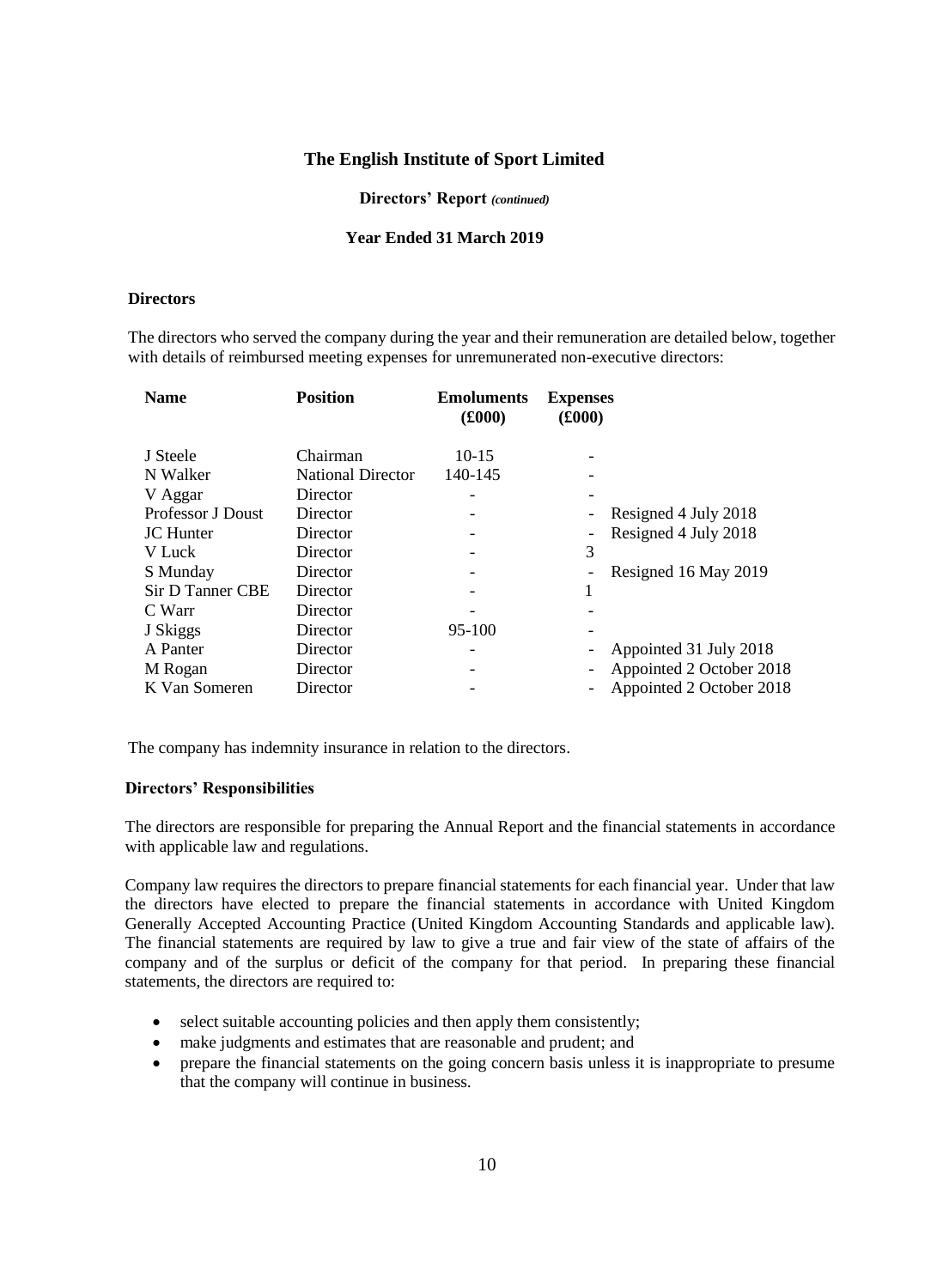#### **Directors' Report** *(continued)*

#### **Year Ended 31 March 2019**

#### **Directors' Responsibilities** *(continued)*

The directors are responsible for keeping proper accounting records that disclose with reasonable accuracy at any time the financial position of the company and enable them to ensure that the financial statements comply with the Companies Act 2006. They are also responsible for safeguarding the assets of the company and hence for taking reasonable steps for the prevention and detection of fraud and other irregularities.

In so far as the directors are aware:

- there is no relevant audit information of which the company's auditor is unaware; and
- the directors have taken all steps that they ought to have taken to make themselves aware of any relevant audit information and to establish that the auditor is aware of that information.

The Manchester Institute of Health and Performance 299 Alan Turing Way Manchester M11 3BS

Registered office; Signed by order of the directors

N Walker Director

Approved by the directors on 28 August 2019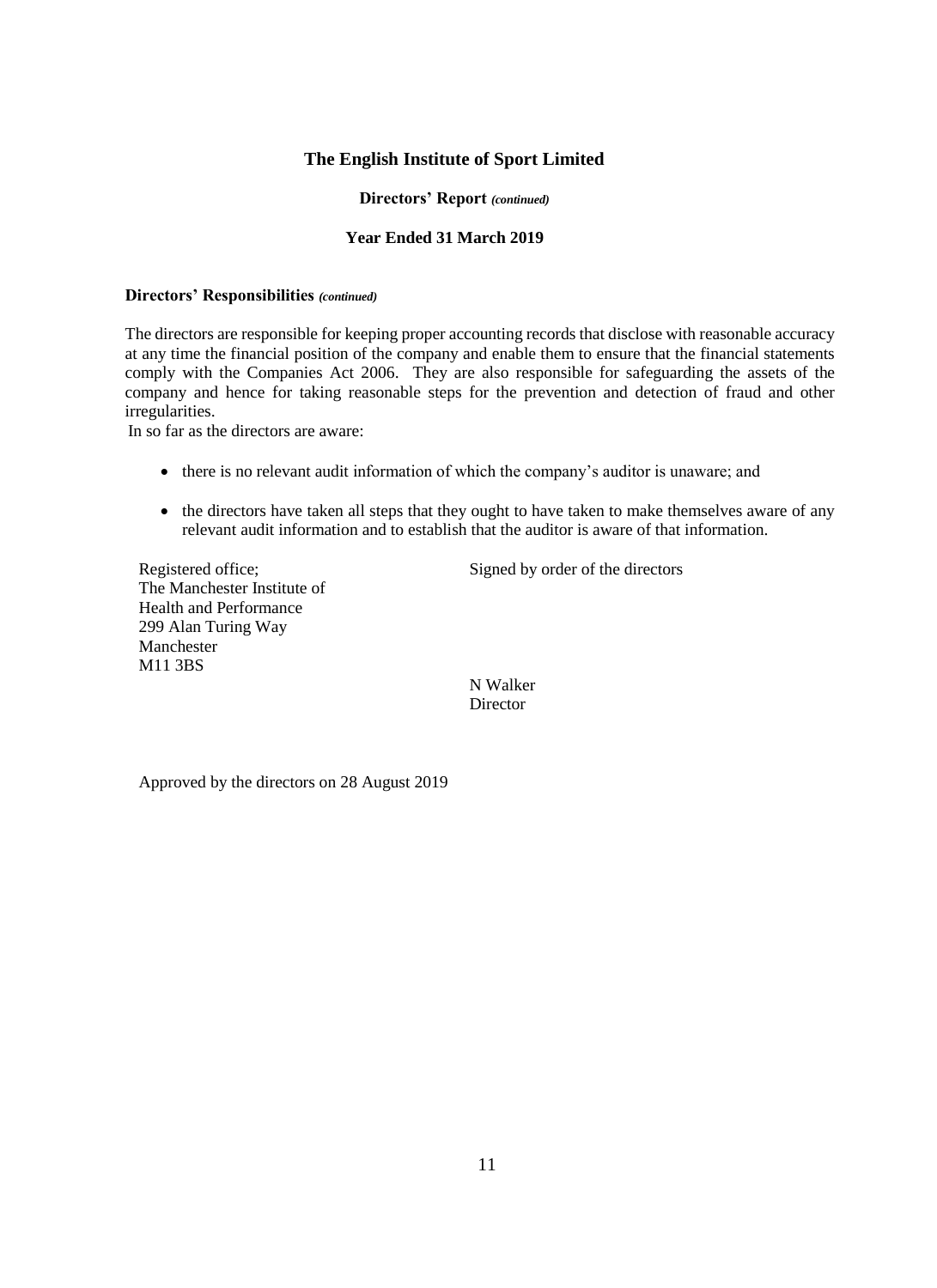## **The Certificate and Report of the Comptroller and Auditor General to the Members of The English Institute of Sport Limited**

#### **Year Ended 31 March 2019**

#### **Opinion on financial statements**

I certify that I have audited the financial statements of The English Institute of Sport Limited for the year ended 31 March 2019 under the Government Resources and Accounts Act 2000. The financial statements comprise the Statement of Comprehensive Income, the Balance Sheet, the Statement of Cash Flows, the Statement of Changes in Equity and the related notes, including the significant accounting policies. The financial reporting framework that has been applied in their preparation is applicable law and United Kingdom accounting standards, including Financial Reporting Standard 102- "The Financial Reporting Standard applicable in the UK and Republic of Ireland" (FRS 102).

In my opinion:

- the financial statements give a true and fair view of the state of the company's affairs as at 31 March 2019 and of the total comprehensive net expenditure for the year then ended; and
- the financial statements have been properly prepared in accordance with the United Kingdom accounting standards, including FRS102; and
- the financial statements have been prepared in accordance with the Companies Act 2006.

#### **Opinion on regularity**

In my opinion, in all material respects the income and expenditure recorded in the financial statements have been applied to the purposes intended by Parliament and the financial transactions recorded in the financial statements conform to the authorities which govern them.

#### **Basis on opinions**

I conducted my audit in accordance with International Standards on Auditing (ISAs) (UK) and Practice Note 10 'Audit of Financial Statements of Public Sector Entities in the United Kingdom'. My responsibilities under those standards are further described in the Auditor's responsibilities for the audit of the financial statements section of my certificate. Those standards require me and my staff to comply with the Financial Reporting Council's Revised Ethical Standard 2016. I am independent of The English Institute of Sport Limited in accordance with the ethical requirements that are relevant to my audit and the financial statements in the UK, and me and my staff have fulfilled our other ethical responsibilities in accordance with these requirements. I believe that the audit evidence I have obtained is sufficient and appropriate to provide a basis for my opinion

#### **Conclusions relating to going concern**

I am required to conclude on the appropriateness of management's use of the going concern basis of accounting and, based on the audit evidence obtained, whether a material uncertainty exists related to events or conditions that may cast significant doubt on the English Institute of Sport's ability to continue as a going concern for a period of at least twelve months from the date of approval of the financial statements. If I conclude that a material uncertainty exists, I am required to draw attention in my auditor's report to the related disclosures in the financial statements or, if such disclosures are inadequate, to modify my opinion. My conclusions are based on the audit evidence obtained up to the date of my auditor's report. However, future events or conditions may cause the entity to cease to continue as a going concern. I have nothing to report in these respects.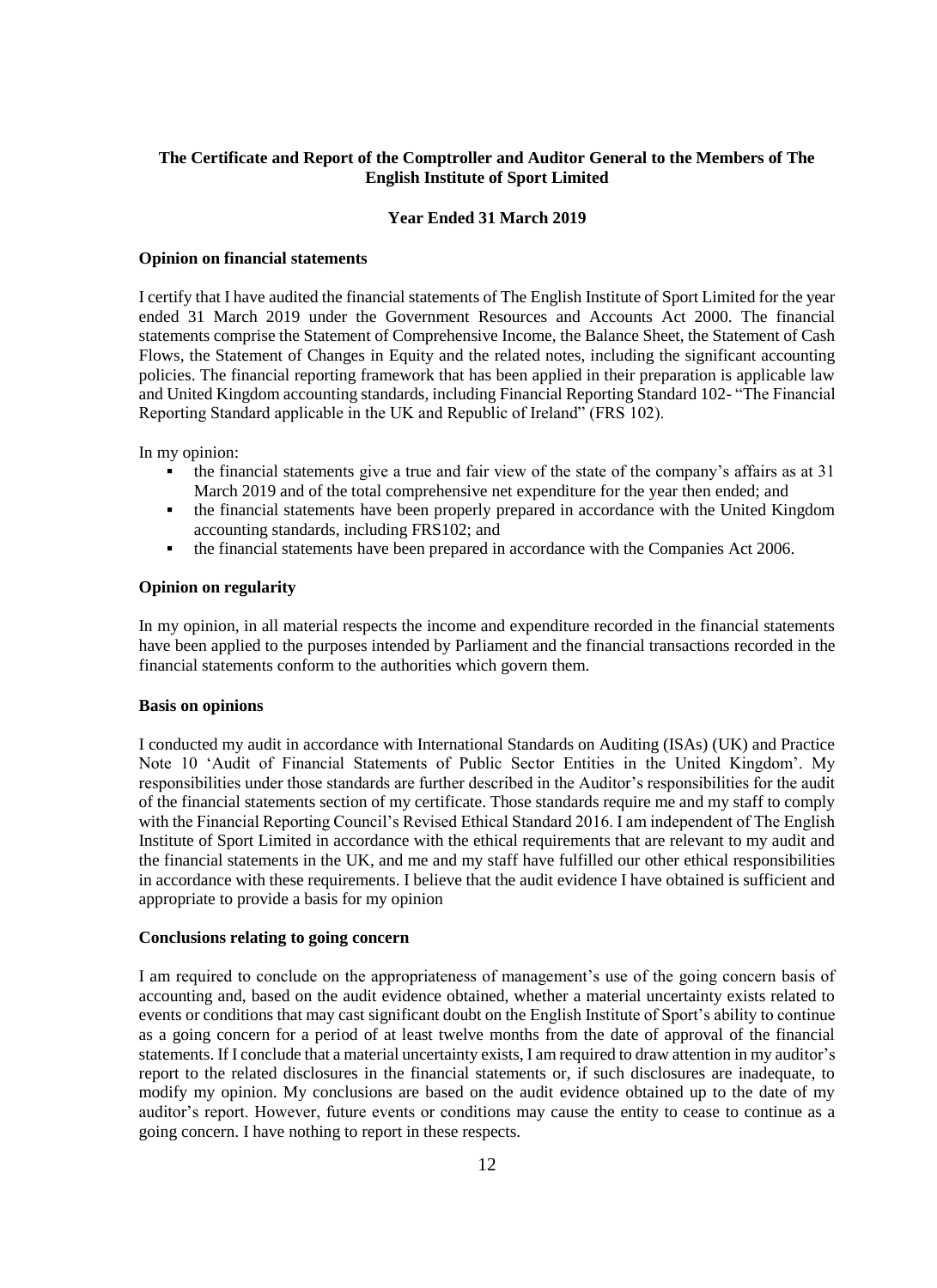## **The Certificate and Report of the Comptroller and Auditor General to the Members of The English Institute of Sport Limited** *(continued)*

#### **Responsibilities of the directors for the financial statements**

As explained more fully in the Directors' Responsibilities Statement, the directors are responsible for:

- the preparation of the financial statements and for being satisfied that they give a true and fair view.
- Such internal control as management determines is necessary to enable the preparation of the financial statements that are free from material misstatement, whether due to fraud or error.
- assessing The English Institute of Sport Limited's ability to continue as a going concern, disclosing, if applicable, matters relating to going concern and using the going concern basis of accounting unless the directors either intend to liquidate the group or the parent company or to cease operations, or have no realistic alternative but to do so.

#### **Auditor's responsibilities for the audit of the financial statements**

My responsibility is to audit and express an opinion on the financial statements in accordance with applicable law and International Standards on Auditing (ISAs) (UK).

An audit involves obtaining evidence about the amounts and disclosures in the financial statements sufficient to give reasonable assurance that the financial statements are free from material misstatement, whether caused by fraud or error. Reasonable assurance is a high level of assurance, but is not a guarantee that an audit conducted in accordance with ISAs (UK) will always detect a material misstatement when it exists. Misstatements can arise from fraud or error and are considered material if, individually or in the aggregate, they could reasonably be expected to influence the economic decisions of users taken on the basis of these financial statements.

As part of an audit in accordance with ISAs (UK), I exercise professional judgment and maintain professional scepticism throughout the audit. I also:

- identify and assess the risks of material misstatement of the financial statements, whether due to fraud or error, design and perform audit procedures responsive to those risks, and obtain audit evidence that is sufficient and appropriate to provide a basis for my opinion. The risk of not detecting a material misstatement resulting from fraud is higher than for one resulting from error, as fraud may involve collusion, forgery, intentional omissions, misrepresentations, or the override of internal control.
- obtain an understanding of internal control relevant to the audit in order to design audit procedures that are appropriate in the circumstances, but not for the purpose of expressing an opinion on the effectiveness of The English Institute of Sport Limited's internal control.
- evaluate the appropriateness of accounting policies used and the reasonableness of accounting estimates and related disclosures made by management.
- evaluate the overall presentation, structure and content of the financial statements, including the disclosures, and whether the consolidated financial statements represent the underlying transactions and events in a manner that achieves fair presentation.

I communicate with those charged with governance regarding, among other matters, the planned scope and timing of the audit and significant audit findings, including any significant deficiencies in internal control that I identify during my audit.

In addition, I am required to obtain evidence sufficient to give reasonable assurance that the income and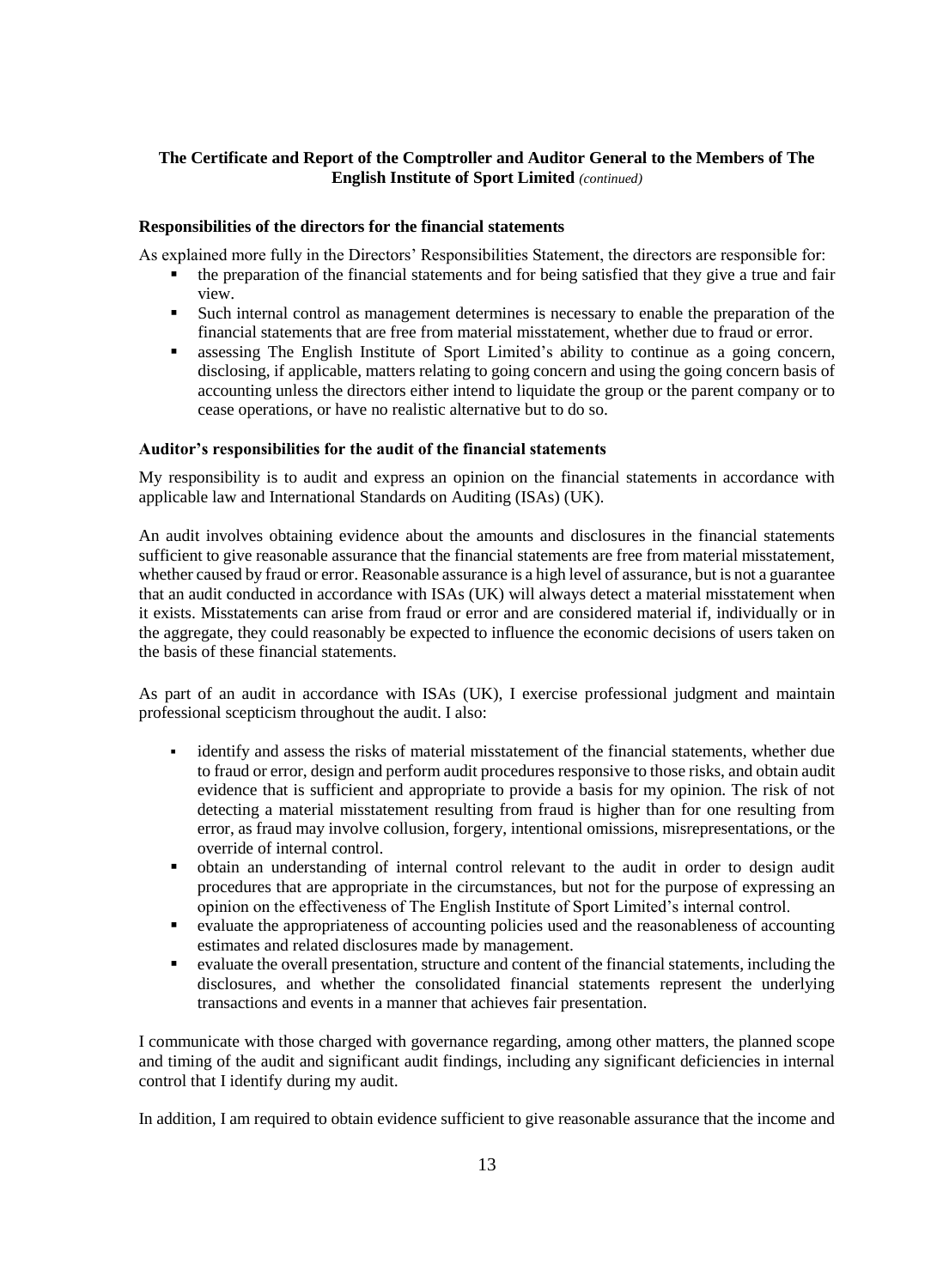## **The Certificate and Report of the Comptroller and Auditor General to the Members of The English Institute of Sport Limited** *(continued)*

#### **Auditor's responsibilities for the audit of the financial statements** *(continued)*

expenditure reported in the financial statements have been applied to the purposes intended by Parliament and the financial transactions conform to the authorities which govern them.

#### **Other Information**

Management is responsible for the other information. The other information comprises information included in the Strategic Report and Directors' Report, but does not include the financial statements and my auditor's report thereon. My opinion on the financial statements does not cover the other information and I do not express any form of assurance conclusion thereon. In connection with my audit of the financial statements, my responsibility is to read the other information and, in doing so, consider whether the other information is materially inconsistent with the financial statements or my knowledge obtained in the audit or otherwise appears to be materially misstated. If, based on the work I have performed, I conclude that there is a material misstatement of this other information, I am required to report that fact. I have nothing to report in this regard.

#### **Opinion on other matters prescribed by the Companies Act 2006**

In my opinion:

- in light of the knowledge and understanding of the company and its environment obtained in the course of the audit, I have not identified any material misstatements in the Strategic Report or the Directors' Report; and
- the information given in the Strategic Report and Directors' Report for the financial year for which the financial statements are prepared is consistent with the financial statements.

#### **Matters on which I report by exception**

I have nothing to report in respect of the following matters where the Companies Act 2006 requires me to report to you if, in my opinion:

- adequate accounting records have not been kept, or returns adequate for my audit have not been received from branches not visited by my staff; or
- the financial statements are not in agreement with the accounting records and returns; or
- I have not received all of the information and explanations I require for my audit.

#### **Report**

I have no observations to make on these financial statements

National Audit Office

157-197 Buckingham Palace Road

**Gareth Davies 3 September 2019** Victoria, London **Comptroller and Auditor General**  SW1W 9SP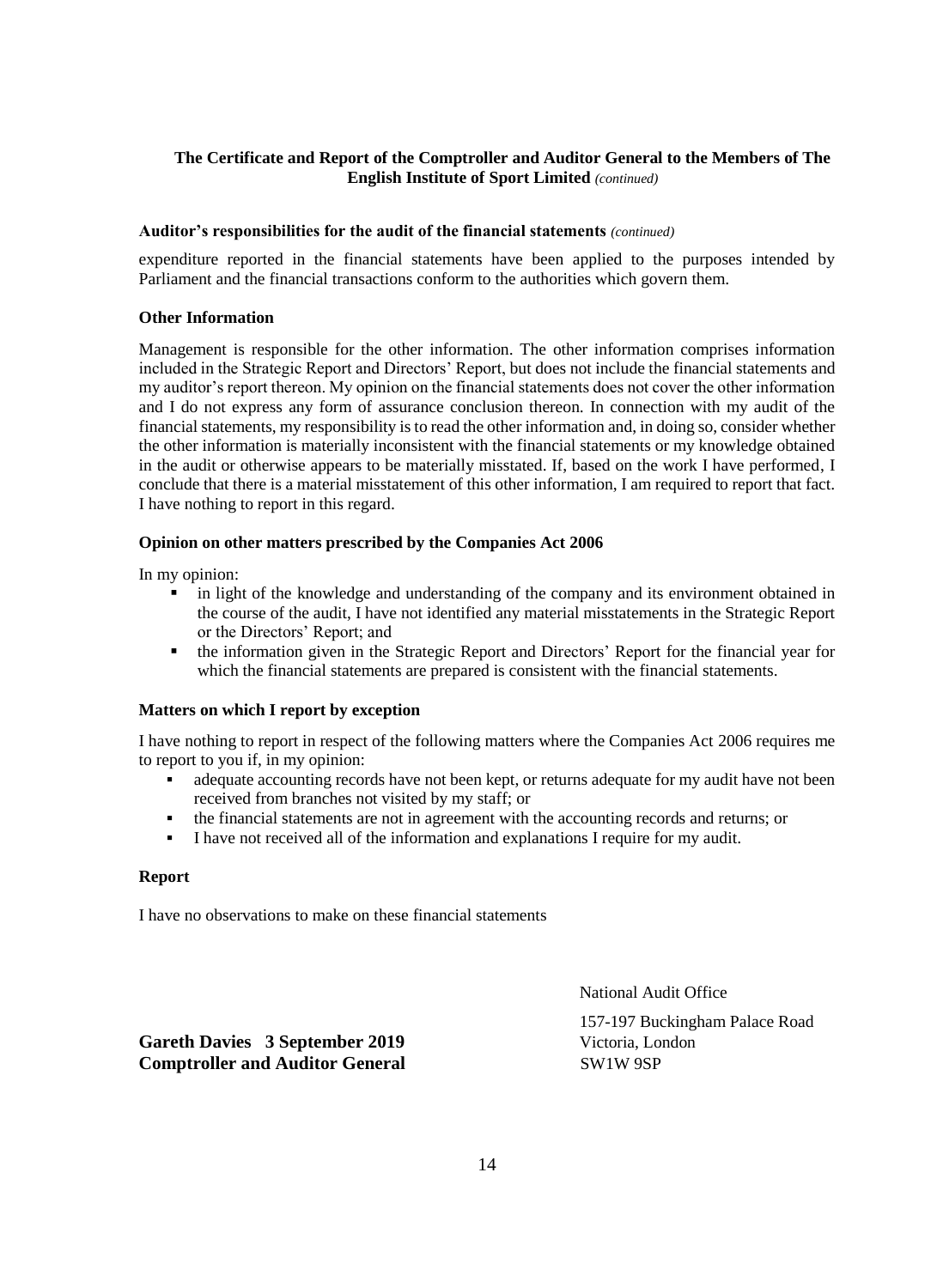## **Statement of comprehensive income**

## **Year ended 31 March 2019**

|                                                                     | <b>Note</b>                    | 2019<br>£000          | 2018<br>£000          |
|---------------------------------------------------------------------|--------------------------------|-----------------------|-----------------------|
| <b>Income</b>                                                       | $\boldsymbol{2}$               | 28,004                | 27,306                |
| Payroll costs<br>Operating costs                                    | 3,4<br>$\overline{\mathbf{3}}$ | (20, 827)<br>(11,351) | (20, 221)<br>(10,777) |
| Operating deficit before interest and<br>taxation                   | 3                              | (4,174)               | (3,692)               |
| Interest receivable and similar income<br>Interest payable          | 5<br>6                         | 9<br>(763)            | 5<br>(879)            |
| Deficit on ordinary activities before<br>taxation                   |                                | (4,928)               | (4,566)               |
| Tax on ordinary activities                                          | 7                              | $\mathbf{1}$          | (1)                   |
| Deficit for the financial year                                      |                                | (4,927)               | (4, 567)              |
| Remeasurement of the net defined benefit<br>liability               | 13                             | 1,332                 | 6,622                 |
| <b>Total comprehensive net</b><br>income/(expenditure) for the year |                                | (3,595)               | 2,055                 |

All of the activities of the company are classed as continuing.

For a detailed breakdown of payroll and operating costs please refer to page 35.

**The notes on pages 19 to 33 form part of these financial statements**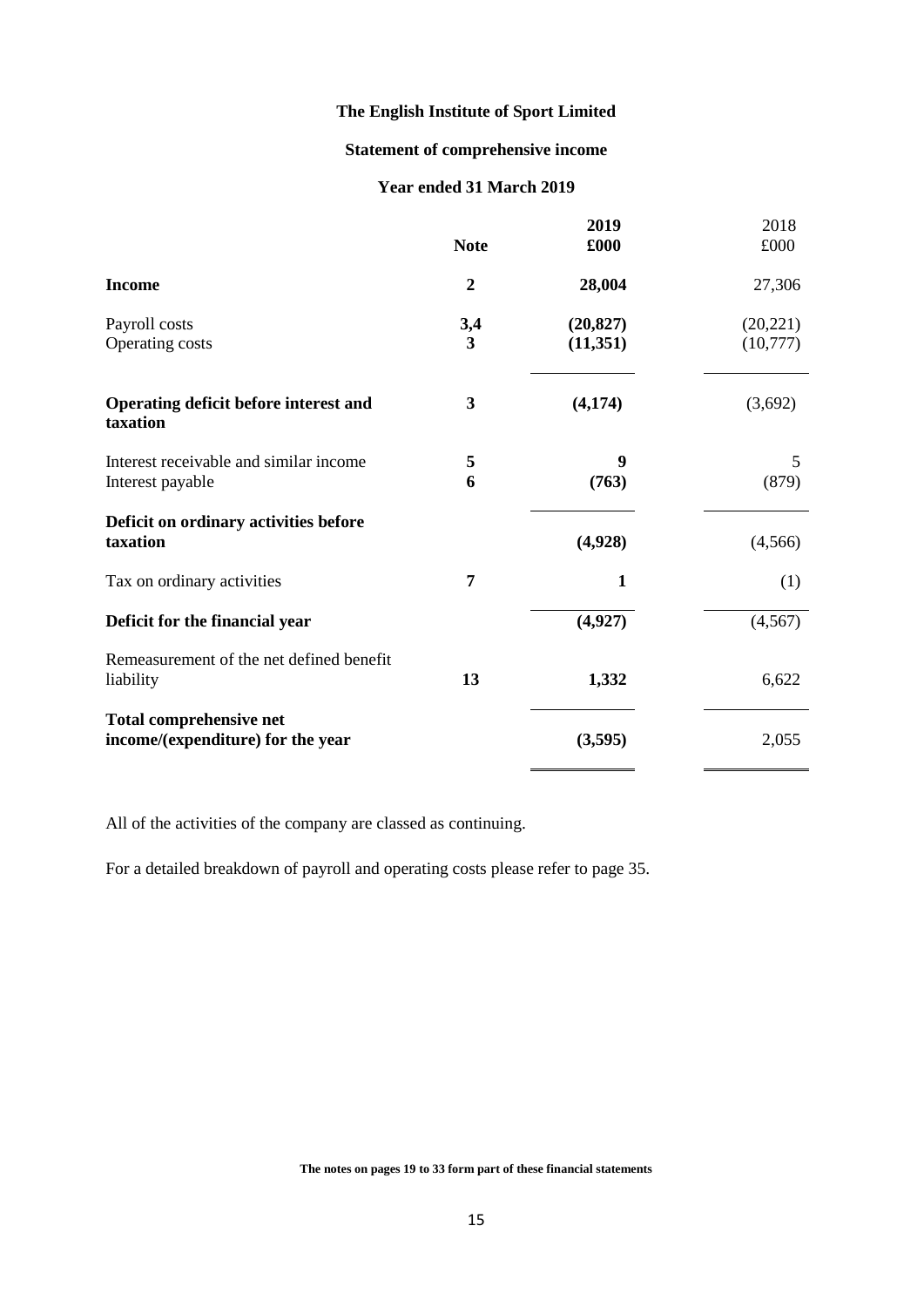## **Balance sheet**

### **31 March 2019**

|                                                |             | 2019    |           | 2018    |           |
|------------------------------------------------|-------------|---------|-----------|---------|-----------|
|                                                | <b>Note</b> | £000    | £000      | £000    | £000      |
| <b>Fixed assets</b>                            |             |         |           |         |           |
| Tangible assets                                | 8           |         | 1,688     |         | 1,669     |
| Intangible assets                              | 9           |         | 960       |         | 1,024     |
|                                                |             |         | 2,648     |         | 2,693     |
| <b>Current assets</b>                          |             |         |           |         |           |
| Debtors                                        | 10          | 1,987   |           | 1,227   |           |
| Cash at bank                                   |             | 928     |           | 2,148   |           |
|                                                |             | 2,915   |           | 3,375   |           |
| <b>Creditors: Amounts Falling due</b>          |             |         |           |         |           |
| <b>Within One Year</b>                         | 11          | (2,825) |           | (3,302) |           |
|                                                |             |         |           |         |           |
| Net current assets                             |             |         | 90        |         | 73        |
| <b>Total assets less current liabilities</b>   |             |         | 2,738     |         | 2,766     |
| <b>Deferred</b> income                         | 12          |         | (2,746)   |         | (2,819)   |
| <b>Net liabilities excluding</b>               |             |         |           |         |           |
| pension liability                              |             |         | (8)       |         | (53)      |
| Defined benefit pension scheme<br>liability    | 13          |         | (33, 812) |         | (30,172)  |
| Net liabilities including pension<br>liability |             |         | (33, 820) |         | (30, 225) |
| <b>Reserves</b>                                |             |         |           |         |           |
| Retained earnings                              |             |         | (33,820)  |         | (30,225)  |

These accounts have been audited under the Government Resource and Accounts Act 2000, and are therefore exempt from the requirements of section 475 of the Companies Act 2006.

These financial statements were approved by the directors and authorised for issue on the date of the C&AG's signature of the audit certificate and are signed on their behalf by:

Nigel Walker on 28 August 2019 Director Company number: 04420052 **The notes on pages 19 to 33 form part of these financial statements**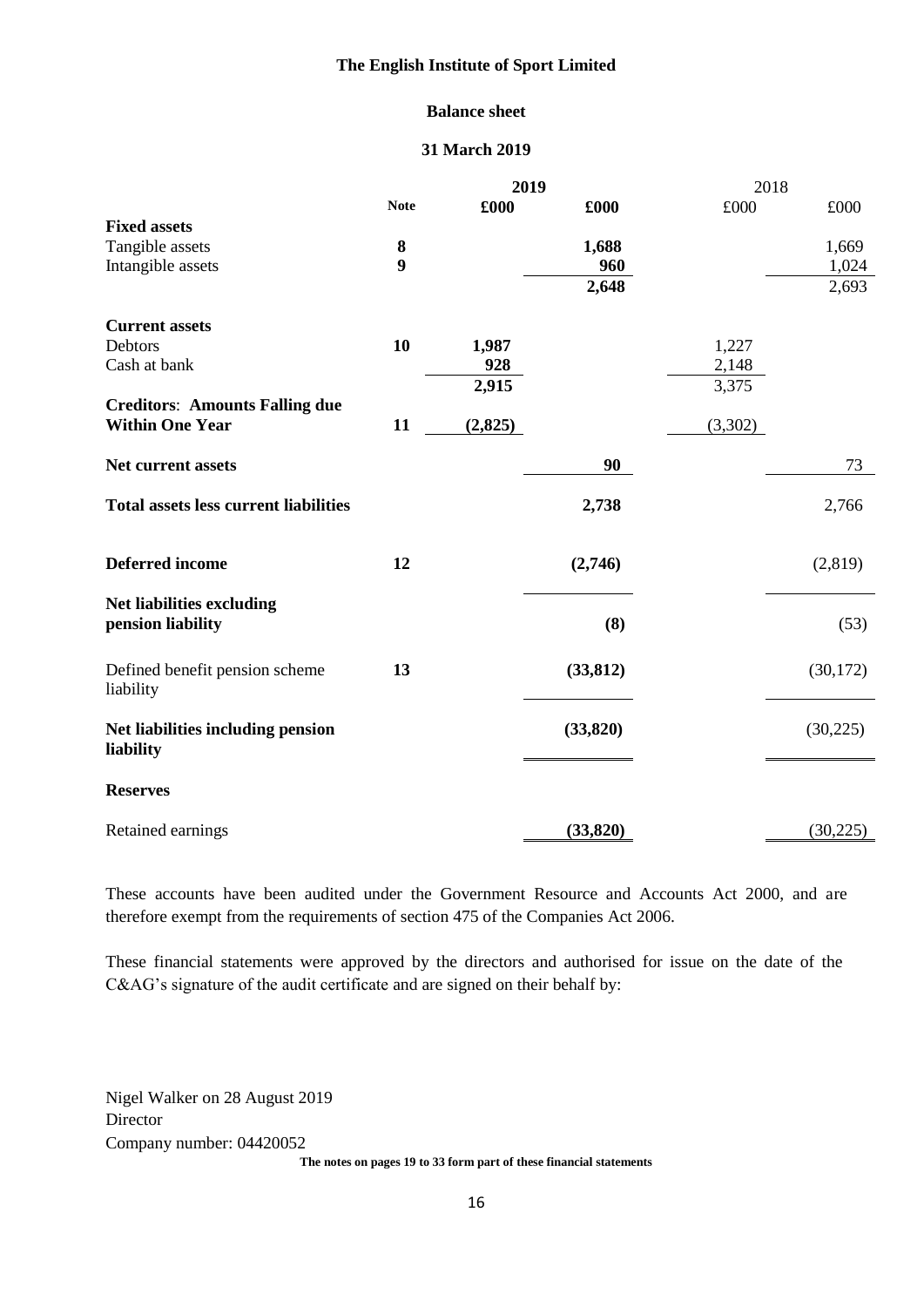## **Statement of changes in equity**

## **31 March 2019**

|                                              | 2019      | 2018      |
|----------------------------------------------|-----------|-----------|
|                                              | £000      | £000      |
| Retained earnings brought forward            | (30, 225) | (32, 280) |
| Total comprehensive net income/(expenditure) |           |           |
| for the year                                 | (3,595)   | 2,055     |
|                                              |           |           |
| Retained earnings carried forward            | (33, 820) | (30,225)  |

**The notes on pages 19 to 33 form part of these financial statements**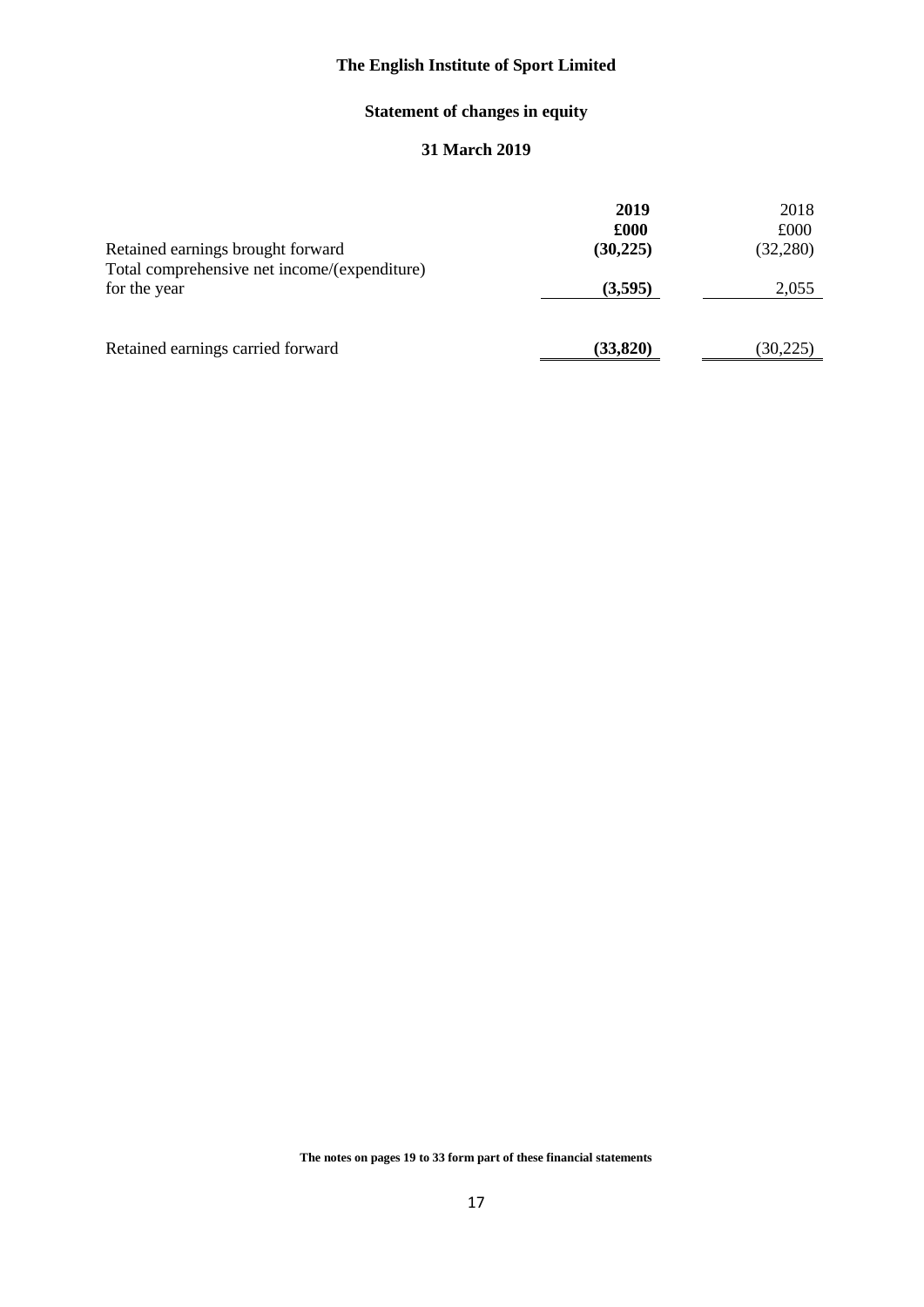## **Statement of cash flows**

## **31 March 2019**

|                                                                                          | 2019<br>£000 | 2018<br>£000   |
|------------------------------------------------------------------------------------------|--------------|----------------|
| <b>Cash flows from operating activities</b>                                              |              |                |
| Deficit for the financial year                                                           | (4,927)      | (4, 567)       |
| Adjustments for:                                                                         |              |                |
| Depreciation of tangible assets                                                          | 707          | 748            |
| Amortisation of intangible assets                                                        | 411          | 368            |
| Other interest receivable and similar income                                             | (9)          | (5)            |
| Interest paid                                                                            | 763          | 879            |
| Loss on disposal of fixed assets<br>Provision for service cost of defined pension scheme | 14<br>5,804  | 14<br>5,397    |
| Defined benefit pension scheme contributions paid                                        | (1,645)      | (1,679)        |
| Administration expenses of defined pension scheme                                        | 50           | 44             |
| Tax on profit on ordinary activities                                                     |              |                |
| Deferred income                                                                          | (73)         | (247)          |
| Provisions                                                                               |              | (69)           |
| Changes in:                                                                              |              |                |
| Trade and other debtors                                                                  | (760)        | 78             |
| Trade and other creditors                                                                | (477)        | 563            |
| Cash generated from operations                                                           | (142)        | 1,524          |
| Interest payable                                                                         |              |                |
| Tax received                                                                             |              |                |
| Net cash used in operating activities                                                    | (142)        | 1,524          |
| <b>Cash flows from investing activities</b>                                              |              |                |
| Purchase of tangible assets                                                              | (733)        | (427)          |
| Purchase of intangible assets                                                            | (354)        | (352)          |
| Interest received                                                                        | 9            | $\mathfrak{S}$ |
| Proceeds from sale of tangible assets                                                    |              | 3              |
| Net cash used in investing activities                                                    | (1,078)      | (771)          |
| <b>Cash flows from financing activities</b>                                              |              |                |
| Repayments of finance lease obligations                                                  |              |                |
| Net cash (used in)/from financing activities                                             |              |                |
| Net (decrease)/increase in cash and cash equivalents                                     | (1,220)      | 753            |
| Cash and cash equivalents at beginning of year                                           | 2,148        | 1,395          |
| Cash and cash equivalents at end of year                                                 | 928          | 2,148          |
|                                                                                          |              |                |

**The notes on pages 19 to 33 form part of these financial statements**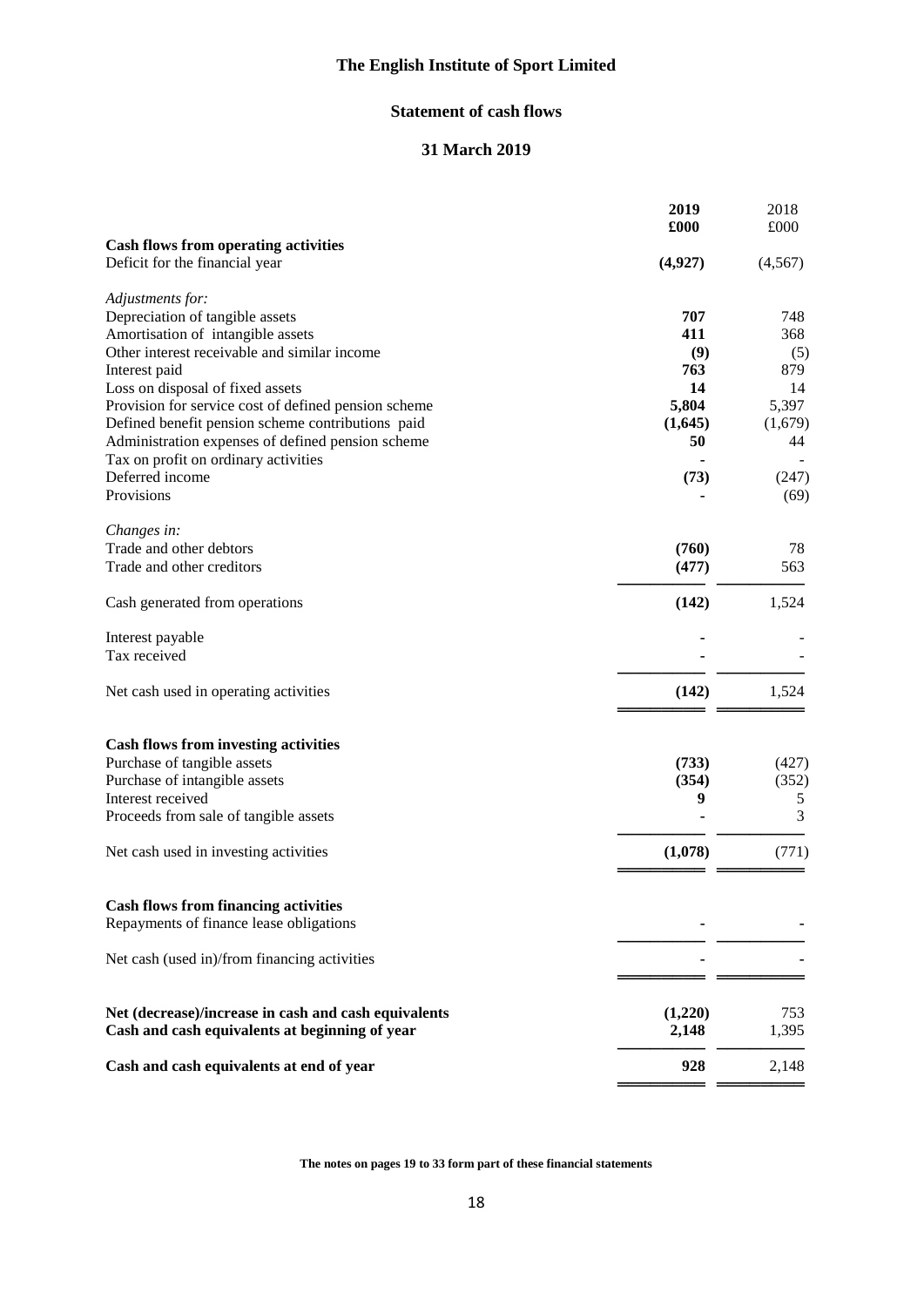## **Notes to the Financial Statements**

## **Year Ended 31 March 2019**

## **1 Accounting policies**

## **General Information**

The English Institute of Sport Limited (the "EIS") provides sport science, medicine, technology and engineering services to elite athletes, primarily in World Class funded sports. The company is a wholly owned subsidiary of The United Kingdom Sports Council (UKS).

The company is a private company limited by guarantee and is incorporated in England. The address of its registered office is The Manchester Institute of Health and Performance, 299 Alan Turing Way, Manchester, M11 3BS.

## **Basis of Accounting**

The financial statements of the EIS are prepared on a going concern basis as referred to in the Directors' report and in accordance with FRS102, "The Financial Reporting Standard applicable in the UK and the Republic of Ireland" ("FRS 102") and the Companies Act 2006.

## **Use of Estimates and Judgements**

The preparation of financial statements requires management to make key judgements, assumptions and estimates that affect the application of policies and reported amounts of assets and liabilities, income and expenses. The pension costs recognised within these financial statements are subject to key assumptions as set out in note 13.

## **UK Sport Grant Income**

The UK Sport grant income shown in the income and expenditure account represents amounts receivable from UK Sport during the year less amounts credited to a deferred income account. Grant income received during the financial year but not used is deferred until the following year. Grant funding used to acquire fixed assets is credited to this account and then released over the life of the assets (see note 12).

#### **Income from sale of services**

The income from sale of services shown in the income and expenditure account represents amounts receivable from National Governing Bodies for services provided during the year.

## **Fixed Assets**

Fixed assets are capitalised at cost where cost exceeds £500. When an item costs less than this but forms part of a group of assets whose total is greater than £500 then the items are capitalised.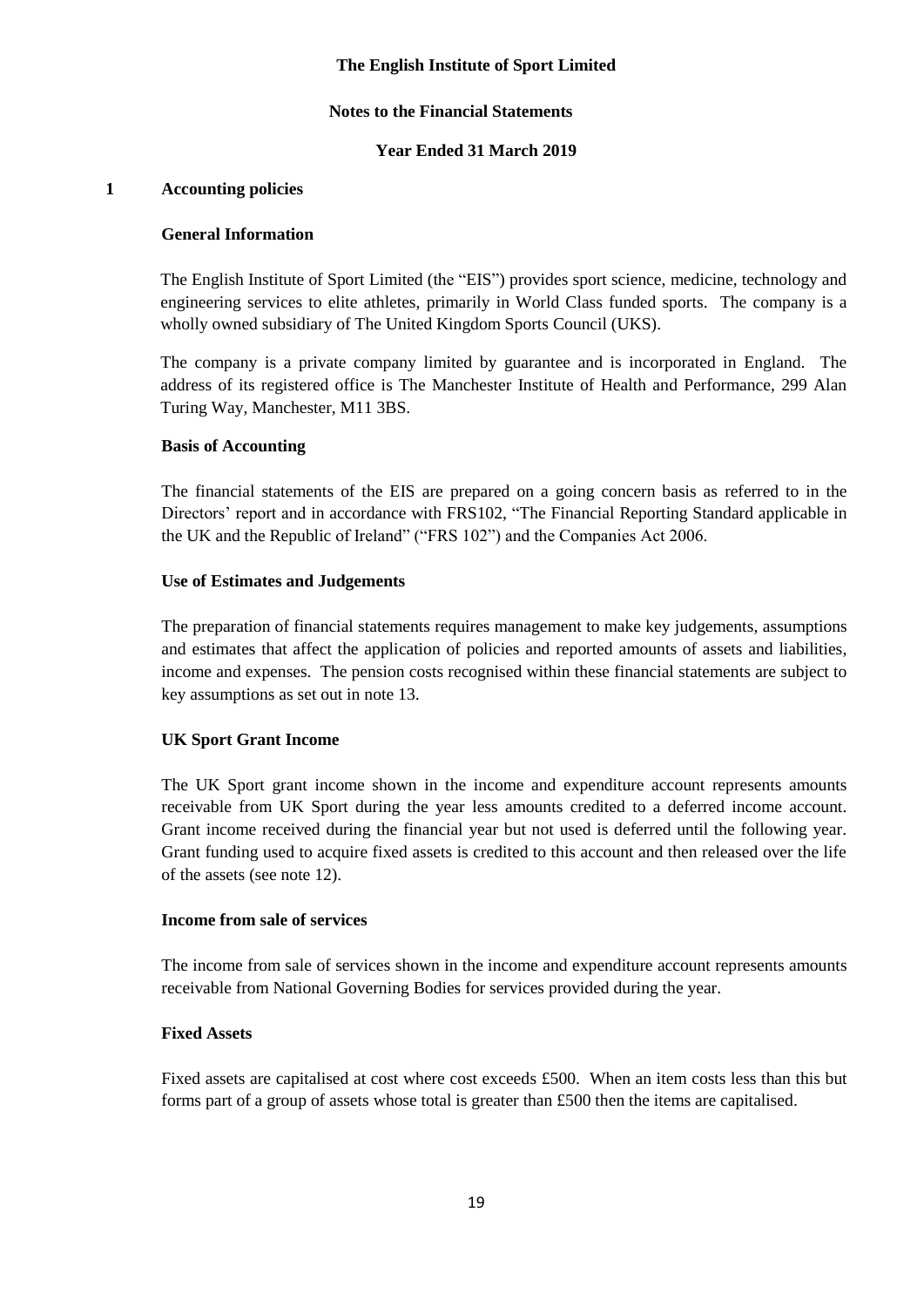#### **Notes to the Financial Statements**

### **Year Ended 31 March 2019**

### **1 Accounting Policies** *(continued)*

#### **Depreciation**

Depreciation is calculated so as to write off the cost of an asset, less its estimated residual value, over the useful economic life of that asset as follows:

| Leasehold Improvements | - 5 years |
|------------------------|-----------|
| Fixtures & Fittings    | - 5 years |
| Computer Equipment     | - 3 years |

#### **Intangible Assets**

Intangible assets acquired by the company are measured at cost less accumulated amortisation.

#### **Amortisation**

Amortisation is calculated so as to write off the cost of the asset, less its estimated residual value, over the useful economic life of that asset as follows:

| Software & Licences |  | up to 5 years |
|---------------------|--|---------------|
|---------------------|--|---------------|

#### **Financial Instruments**

Basic financial assets including trade and other debtors, and cash and bank balances are recognised at transaction price, as are the basic financial liabilities of trade and other creditors.

#### **Finance Lease Agreements**

Where the company enters into a lease which entails taking substantially all the risks and rewards of ownership of an asset, the lease is treated as a finance lease. The asset is recorded in the balance sheet as a tangible fixed asset and is depreciated in accordance with the above depreciation policies. Future instalments under such leases, net of finance charges, are included within creditors. Rentals payable are apportioned between the finance element, which is charged to the statement of comprehensive income on a straight line basis, and the capital element which reduces the outstanding obligation for future instalments.

#### **Operating Lease Agreements**

Rentals applicable to operating leases, where substantially all of the benefits and risks of ownerships remain with the lessor, are charged against income on a straight line basis over the period of the lease.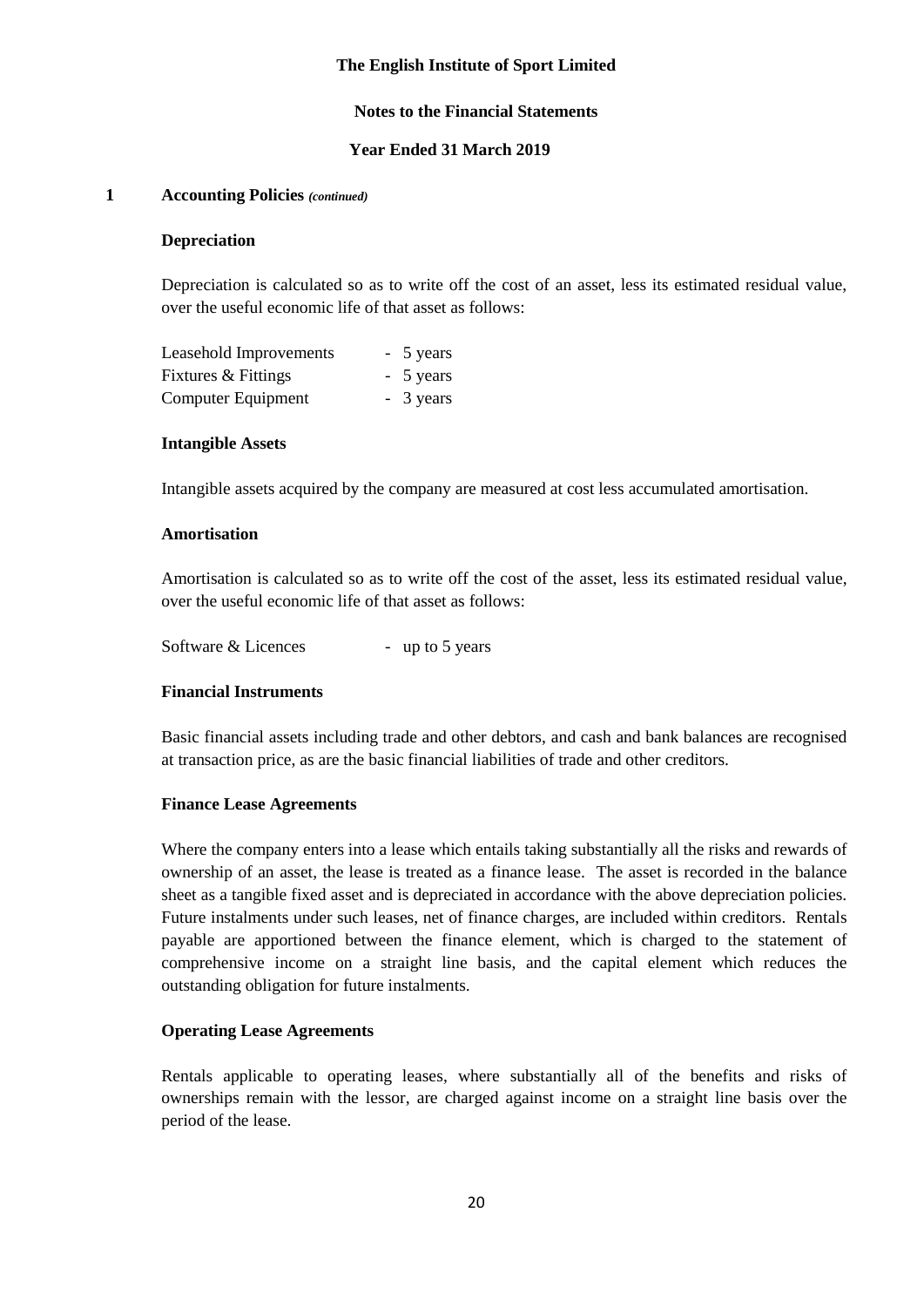## **Notes to the Financial Statements**

#### **Year Ended 31 March 2019**

#### **1 Accounting Policies** *(continued)*

#### **Pension Costs and Other Post-Retirement Benefits**

The London Pension Fund Authority pension scheme is a defined benefit scheme. The amount charged to the Statement of comprehensive income in respect of pension costs and other post retirement benefits is the estimated regular cost of providing the benefits accrued in the year, adjusted to reflect variation from the cost. The interest cost and expected return on assets are included within other finance costs.

Actuarial gains and losses arising from new valuations and from updating valuations to the balance sheet date are recognised in the Statement of comprehensive income.

The defined benefit scheme is funded, with assets held separately from the company in separate trustee administered funds. Full actuarial valuations, by a professionally qualified actuary, are obtained at least every three years, and updated to reflect current conditions at each balance sheet date. The pension scheme assets are measured at fair value. The pension scheme liabilities are measured using the projected unit method and discounted at the current rate of return of high quality corporate bond of equivalent term and currency. A pension scheme asset is recognised on the balance sheet only to the extent that the surplus may be recovered by reduced future contributions or to the extent that the trustees have agreed a refund from the scheme at the balance sheet date. A pension scheme liability is recognised to the extent that the company has a legal or constructive obligation to settle the liability.

#### **Taxation**

The company is liable for taxation on interest receivable and any non-lottery funded income in excess of expenditure.

#### **2 Income**

The deficit before tax is attributable to the one principal activity of the company.

| An analysis of income is given below:                 | 2019   | 2018   |
|-------------------------------------------------------|--------|--------|
|                                                       | £000   | £000   |
| UK Sport grant                                        | 20,426 | 20,459 |
| Sport England grant                                   | 422    | 107    |
| Income from sale of services                          | 6,932  | 6,246  |
| Sponsorship income                                    | 15     | 52     |
| Other income                                          | 155    | 166    |
| Grant released to the income $\&$ expenditure account |        |        |
| in respect of depreciation                            | 902    | 60     |
| Transfer of fixed asset additions to deferred income  | (872)  | 279    |
| Grant income released from prior year                 | 70     |        |
| Unused grant released carried forward                 | (46)   | (70)   |
|                                                       | 28,004 | 27,306 |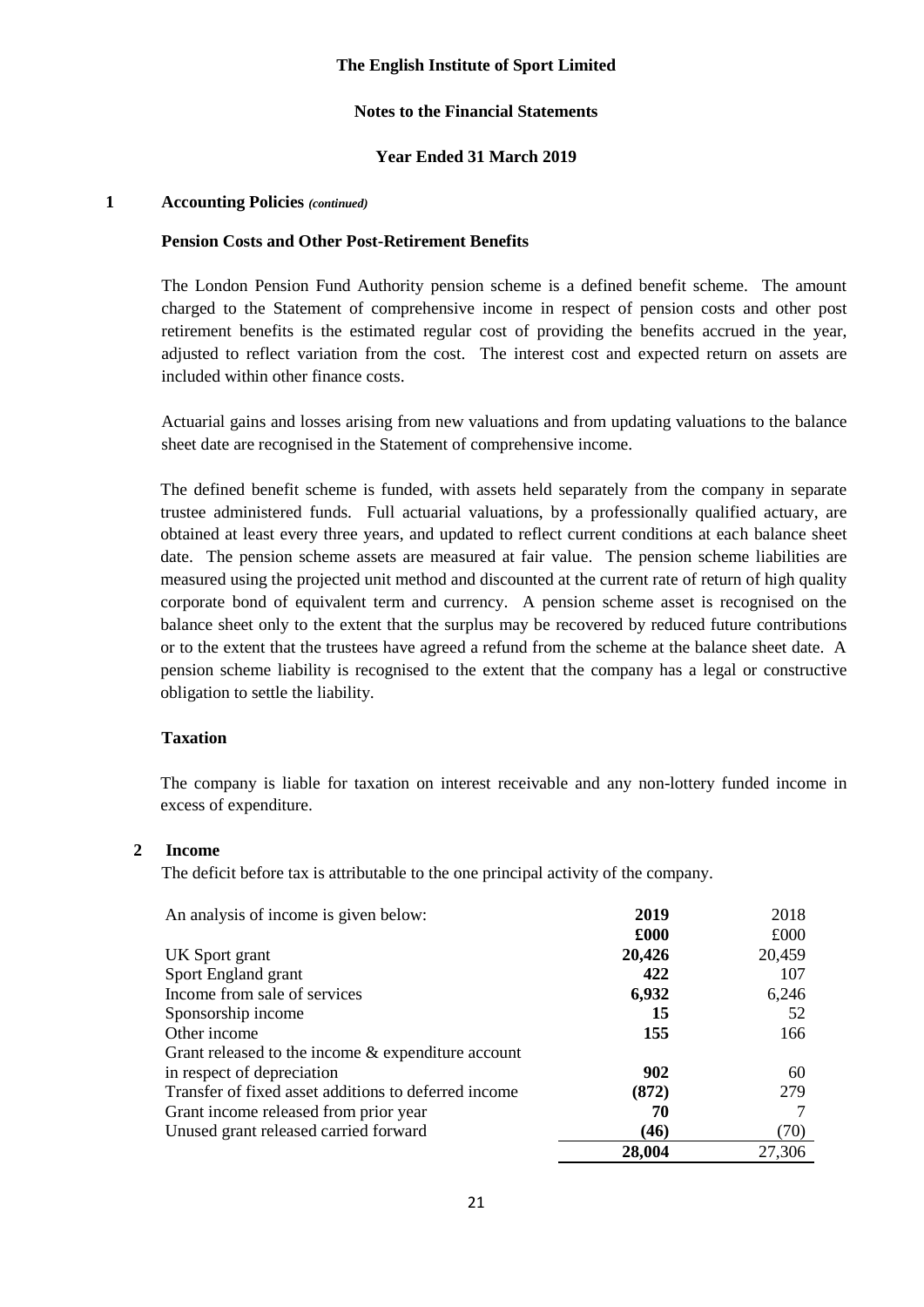## **Notes to the Financial Statements**

## **Year Ended 31 March 2019**

## **3 Operating deficit**

|                                             | 2019   | 2018   |
|---------------------------------------------|--------|--------|
|                                             | £000   | £000   |
| Operating deficit is stated after charging: |        |        |
| Wages and salaries                          | 13,596 | 13,438 |
| Social security costs                       | 1,451  | 1,441  |
| Redundancy costs                            | 17     | 64     |
| Other pension costs                         | 5,763  | 5,278  |
| <b>Total payroll costs</b>                  | 20,827 | 20,221 |
|                                             |        |        |
| Travel and subsistence                      | 1,428  | 1,601  |
| Information systems costs                   | 767    | 770    |
| Research and technical consultancy          | 3,083  | 2,095  |
| Auditor's remuneration *                    | 13     | 13     |
| Depreciation of tangible fixed assets       | 707    | 748    |
| Amortisation of intangible fixed assets     | 411    | 368    |
| Loss on disposal of fixed assets            | 14     | 14     |
| Operating lease costs                       | 1,700  | 1,584  |
| Other operating costs                       | 3,228  | 3,584  |
| <b>Total operating costs</b>                | 11,351 | 10,777 |

**\***No non-audit fees were paid to external auditors in 2018-19 *(2017-18: Nil).* The external audit fee for 2018-19 was £13,000 *(2017-18: £13,000).*

#### **4 Employees and directors**

#### **Employees**

The average number of staff employed by the company during the financial year amounted to:

|                | 2019 | 2018 re-stated |
|----------------|------|----------------|
| Management     | 11   |                |
| Administration | 24   | 23             |
| Operations     | 346  | 326            |
|                | 381  | 359            |

During the year the staff categories have been re-stated to give a more accurate representation of the business. Management now contains all of the Senior Leadership Team (SLT) members.

#### **Directors**

The directors' aggregate emoluments, including pension contributions, in respect of qualifying services were: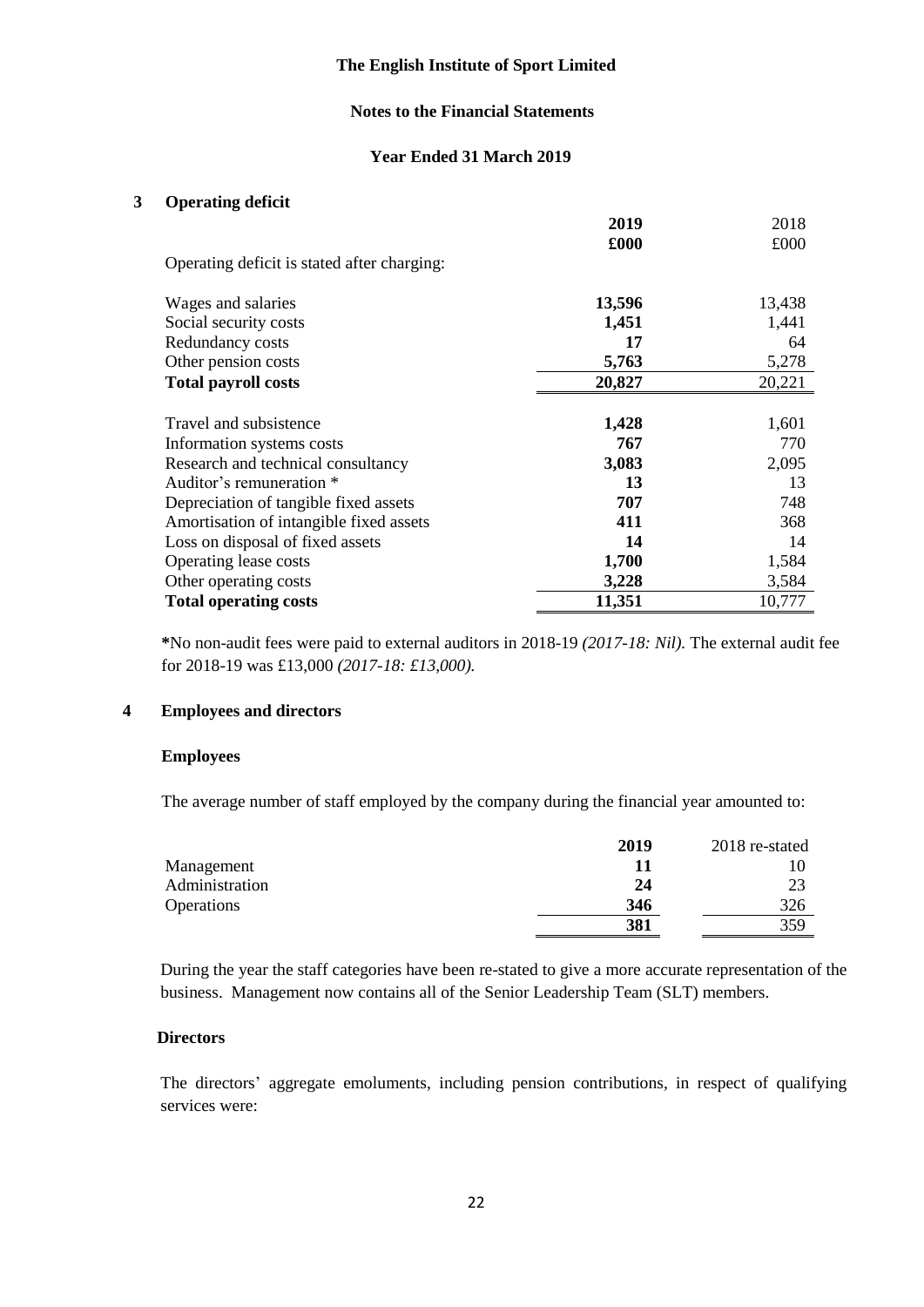## **Notes to the Financial Statements**

#### **Year Ended 31 March 2019**

#### **4 Employees and directors** *(continued)*

|                                                                    | 2019 | 2018 |
|--------------------------------------------------------------------|------|------|
|                                                                    | £000 | £000 |
| Emoluments receivable<br>Value of company pension contributions to | 248  | 229  |
| defined<br>benefit schemes                                         | 27   | 28   |
|                                                                    | 275  |      |

Three directors *(2018: three)* are accruing benefits under the company defined benefit pension scheme.

Of the total amount above, the emoluments attributable to the highest paid director are £141,439 *(2018: £137,736)* and the pension contributions attributable to the highest paid director are £14,573 *(2018: £16,528).*

The accrued pension of the highest paid director at year end is £21,379 *(2018: £18,491)* and the accrued lump sum of the highest paid director at year end is £Nil *(2018: £Nil).*

# **2019** 2018  **£000** £000 Bank interest receivable **9** 5 **9** 5  **6 Interest payable 2019** 2018  **£000** £000 Interest payable on finance leases **-** - Net interest on defined pension liability **763** 879 **763** 879 **7 Taxation on Ordinary Activities (a) Analysis of charge in the year 2019** 2018  **£000** £000 Current tax: UK Corporation tax based on the results for the Year at 19% *(2018: 19%)* **(1)** 1 Total current tax  $(1)$   $(2)$   $(3)$

#### **5 Interest income and similar income**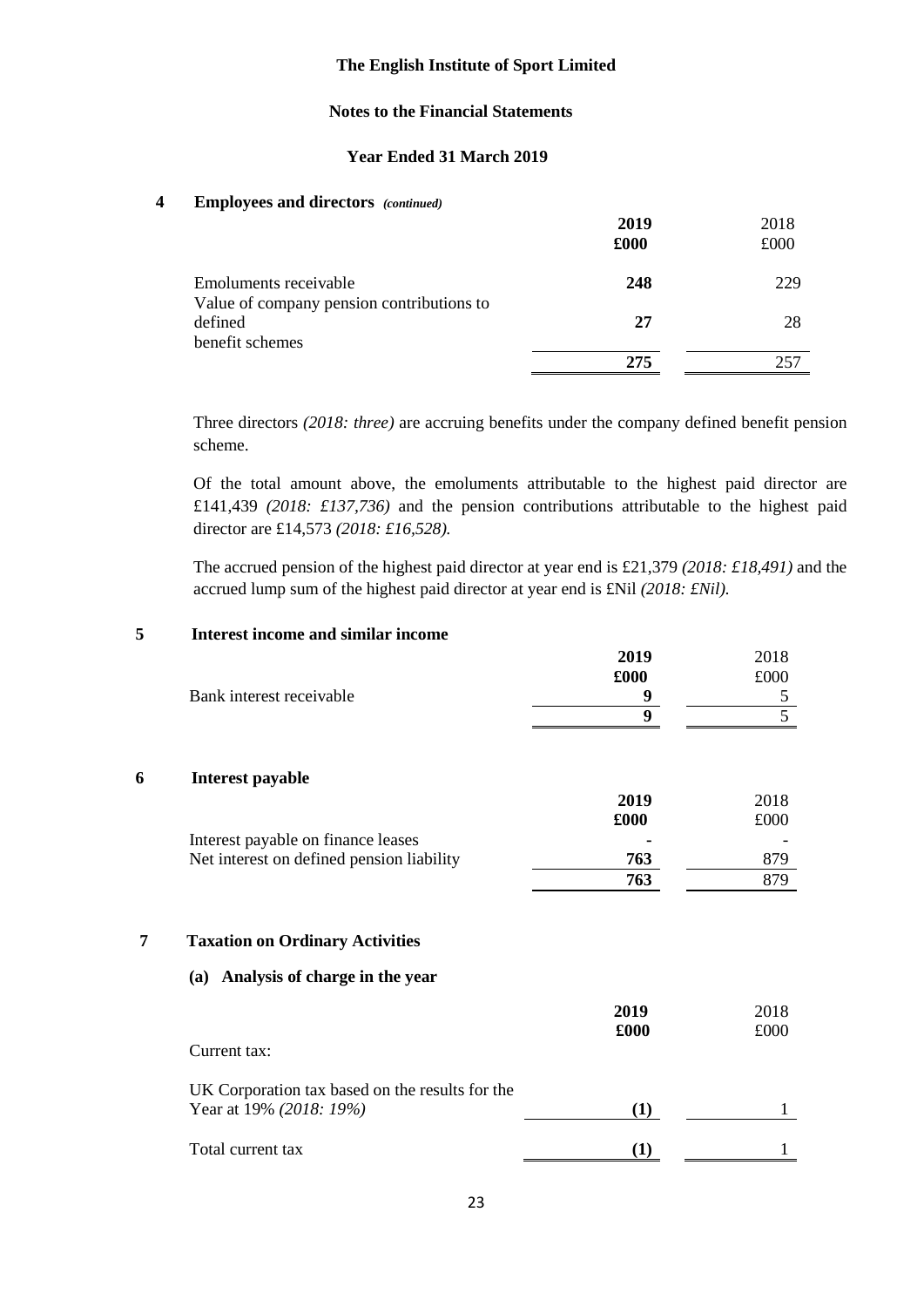## **Notes to the Financial Statements**

## **Year Ended 31 March 2019**

## **7 Taxation on Ordinary Activities***(continued)*

## **(b) Reconciliation of tax charge**

The tax assessed on the deficit on ordinary activities for the year is lower than the standard rate of corporation tax in the UK of 19% *(2018: 19%)*. The differences are explained below:

| Deficit on ordinary activities before taxation                                                                                                                 | 2019<br>£000<br>(3,807) | 2018<br>£000<br>(4, 566) |
|----------------------------------------------------------------------------------------------------------------------------------------------------------------|-------------------------|--------------------------|
| Deficit on ordinary activities by the rate of tax<br>Net income and expenditure not attributable for tax<br>Adjustment to tax charge in respect of prior years | ٠<br>۰<br>(T)           |                          |
| Total current tax                                                                                                                                              |                         |                          |

### **8 Tangible Fixed Assets**

|                                           | Leasehold<br><b>Improvements</b><br>£000 | <b>Fixtures &amp;</b><br><b>Fittings</b><br>£000 | <b>Assets held</b><br>under<br>finance<br>leases<br>£000 | Computer<br><b>Equipment</b><br>£000 | <b>Total</b><br>£000 |
|-------------------------------------------|------------------------------------------|--------------------------------------------------|----------------------------------------------------------|--------------------------------------|----------------------|
| Cost                                      |                                          |                                                  |                                                          |                                      |                      |
| At 1 April 2018                           | 153                                      | 5,546                                            | 70                                                       | 1,188                                | 6,957                |
| <b>Additions</b>                          |                                          | 577                                              |                                                          | 156                                  | 733                  |
| Disposals                                 | (8)                                      | (24)                                             |                                                          | (116)                                | (148)                |
| At 31 March 2019                          | 145                                      | 6,099                                            | 70                                                       | 1,228                                | 7,542                |
| <b>Depreciation</b>                       |                                          |                                                  |                                                          |                                      |                      |
| At 1 April 2018                           | 139                                      | 4,116                                            | 70                                                       | 963                                  | 5,288                |
| Charge for the year                       | 5                                        | 568                                              |                                                          | 134                                  | 707                  |
| On disposals                              | (8)                                      | (19)                                             |                                                          | (114)                                | (141)                |
| <b>At 31 March 2019</b>                   | 136                                      | 4,665                                            | 70                                                       | 983                                  | 5,854                |
| Net book value<br><b>At 31 March 2019</b> | $\boldsymbol{9}$                         | 1,434                                            |                                                          | 245                                  | 1,688                |
| At 31 March 2018                          | 14                                       | 1,430                                            |                                                          | 225                                  | 1,669                |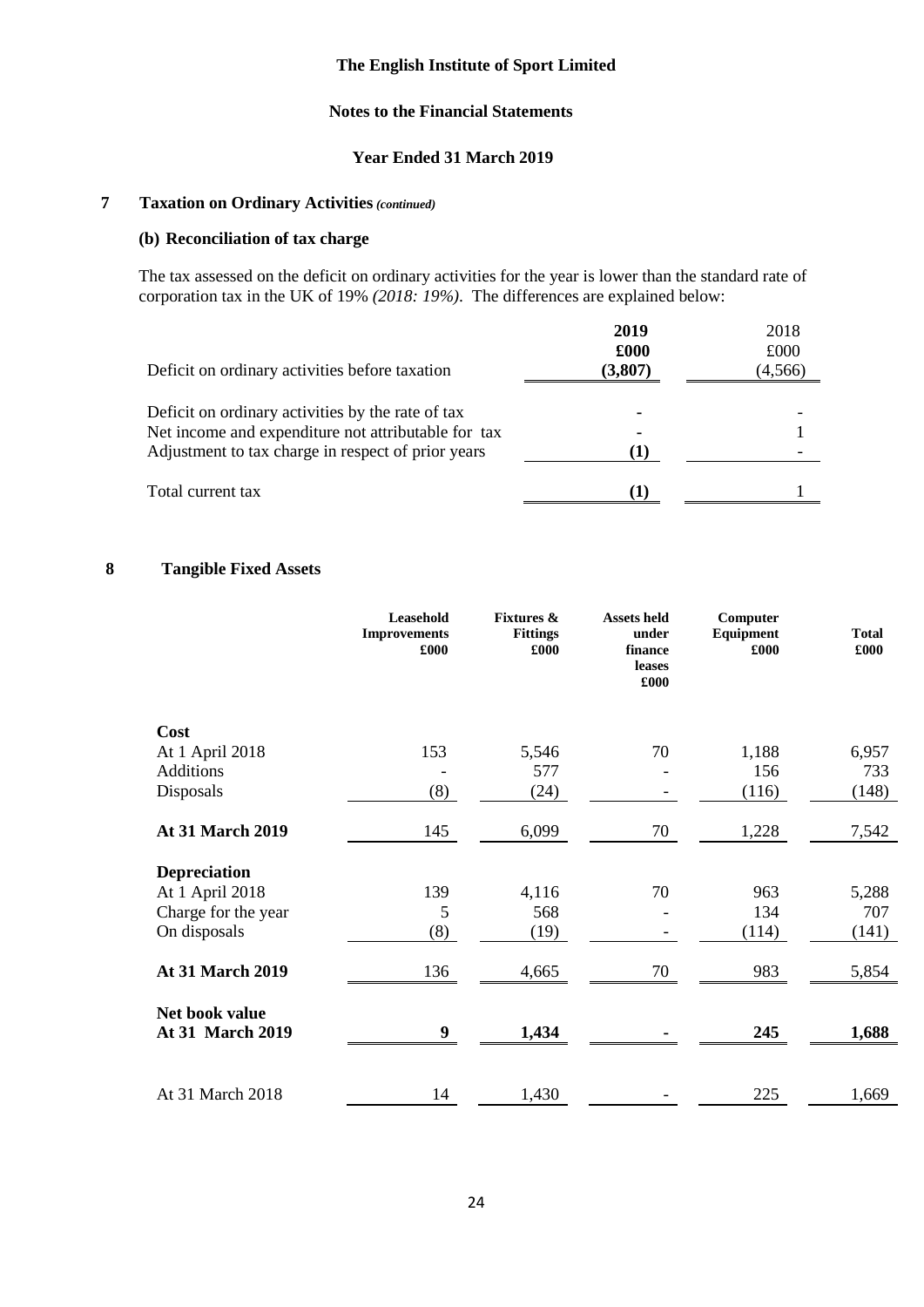## **Notes to the Financial Statements**

## **Year Ended 31 March 2019**

# **9 Intangible Assets**

|                           | Software &<br><b>Licences</b><br>£000 |
|---------------------------|---------------------------------------|
| Cost                      |                                       |
| At 1 April 2018           | 2,084                                 |
| <b>Additions</b>          | 354                                   |
| Disposals                 | (66)                                  |
| <b>At 31 March 2019</b>   | 2,372                                 |
| <b>Amortisation</b>       |                                       |
| At 1 April 2018           | 1,060                                 |
| Amortisation for the year | 411                                   |
| On disposals              | (59)                                  |
| <b>At 31 March 2019</b>   | 1,412                                 |
| Net book value            |                                       |
| <b>At 31 March 2019</b>   | 960                                   |
| At 31 March 2018          | 1,024                                 |

#### **10 Debtors**

|                                    | 2019  | 2018 |
|------------------------------------|-------|------|
|                                    | £000  | £000 |
| Trade debtors                      | 1,079 | 615  |
| Amounts owed by group undertakings |       | 31   |
| Other debtors                      | 11    |      |
| Prepayments and accrued income     | 890   | 578  |
|                                    | 1,987 |      |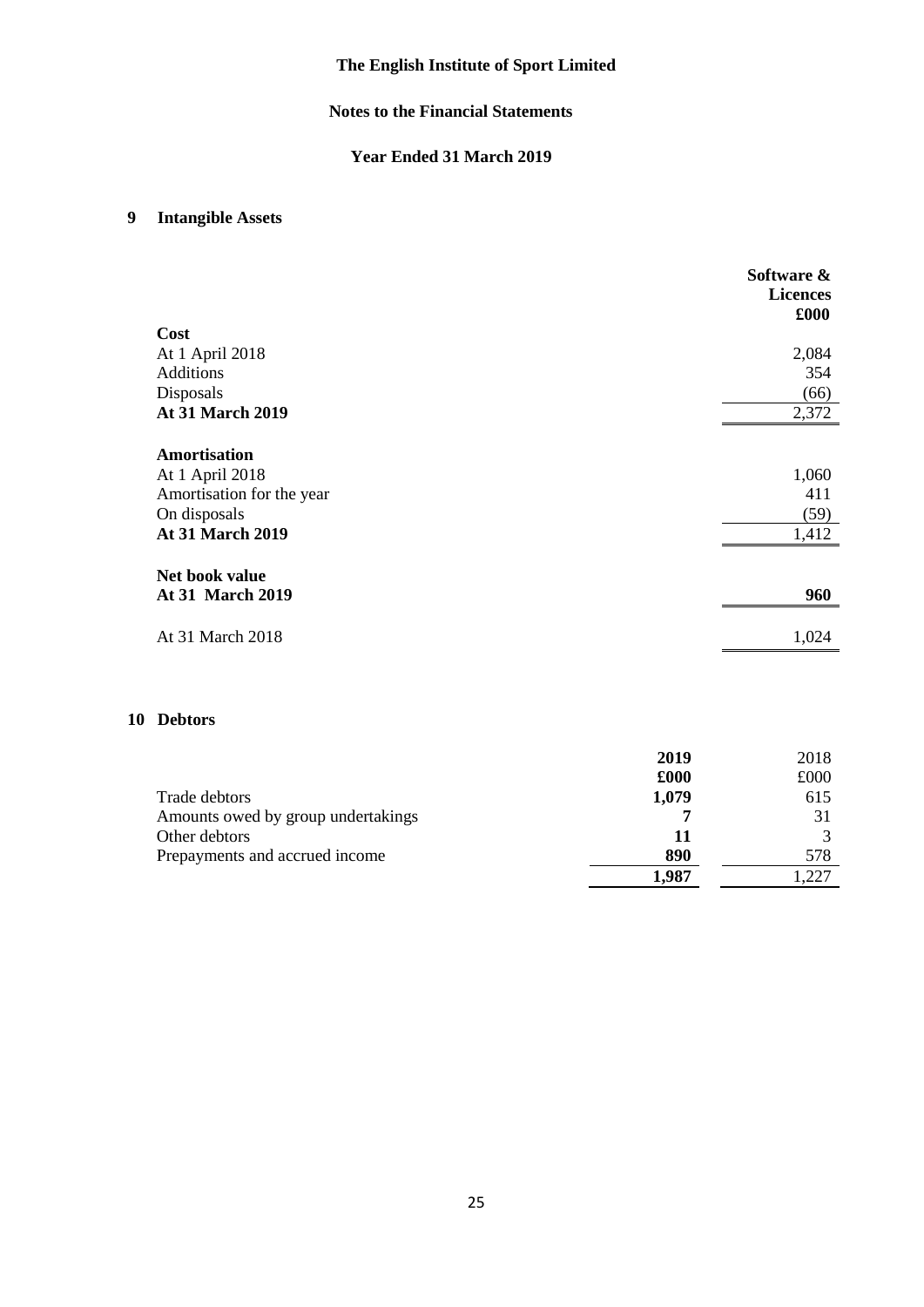## **Notes to the Financial Statements**

#### **Year Ended 31 March 2019**

#### **11 Creditors: Amounts Falling due Within One Year**

|                                                         | 2019         | 2018  |
|---------------------------------------------------------|--------------|-------|
|                                                         | $\pmb{.}600$ | £000  |
| Trade creditors                                         | 1,097        | 1,470 |
| Amounts owed to group undertakings                      | 6            | 45    |
| Other creditors including taxation and social security: |              |       |
| Corporation tax                                         |              |       |
| Other taxation and social security                      | 728          | 895   |
| Other creditors                                         | 34           | 41    |
| <b>Accruals</b>                                         | 960          | 850   |
|                                                         | 2,825        | 3,302 |

£114,402 *(2018: £101,979)* of the Other taxation and social security balance relates to VAT liabilities due to the parent company.

#### **12 Deferred income**

Funding used to acquire fixed assets is credited to the deferred income account and then released over the life of the asset. Income received in advance but not utilised is also credited to the deferred income account and is released over the period to which it relates.

|                                                                     | 2019  | 2018  |
|---------------------------------------------------------------------|-------|-------|
|                                                                     | £000  | £000  |
| Balance brought forward                                             | 2,819 | 3,066 |
| Income received in advance deferred to future periods               | 79    | 126   |
| Release of income deferred from prior periods                       | (107) | (19)  |
| Income deferred in relation to fixed assets acquired less disposals |       |       |
| during the year                                                     | 872   | (382) |
| Amortisation of income in relation to fixed assets                  | (917) | 28    |
|                                                                     | 2.746 | 2,819 |

#### **13 Pension Commitments**

The company participates in the London Pension Fund Authority Superannuation Scheme. The company is one of a large number of employers whose staff participate in the scheme, but the data given in this note relates just to the company. The majority of the company's staff are members of the scheme.

The pension scheme is of the defined benefit type and it is funded by employees and employers at actuarially determined rates. Employer contributions charged for members of the scheme amounted to £1,604,274 *(2018: £1,560,015).*

A Triennial Actuarial Valuation was carried out as at 31 March 2016 for funding purposes. As a result of this, employer contributions remained at 12%.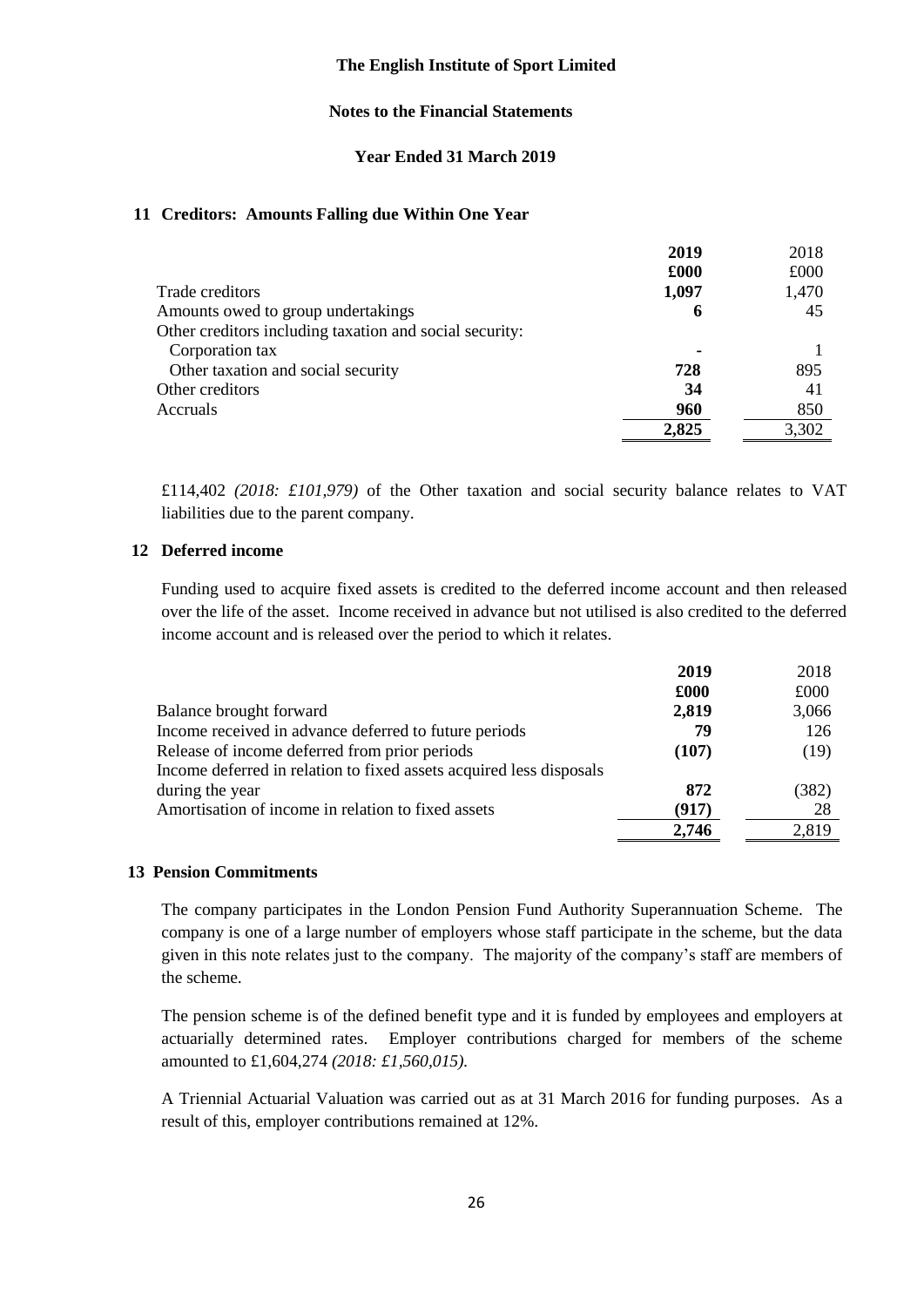## **Notes to the Financial Statements**

### **Year Ended 31 March 2019**

#### **13 Pension Commitments** *(continued)*

A valuation for FRS102 purposes was carried out as at 31 March 2019 by Barnett Waddingham, a qualified independent actuary. The assumptions used by the actuary for FRS102 valuation purposes were:

| Financial assumptions:       | 2019          | 2018 |
|------------------------------|---------------|------|
|                              | $\frac{0}{0}$ | $\%$ |
| Rate of increase in salaries | 3.85          | 3.75 |
| Rate of increase in pensions | 2.35          | 2.25 |
| Discount rate                | 2.45          | 2.60 |
| Inflation assumption         | 2.25          | 2.25 |

As at 31 March 2019 and 31 March 2018 all standard actuarial assumptions have been used.

| Average future life expectancies at age 65: | Males        | Females      |
|---------------------------------------------|--------------|--------------|
| Current pensioners                          | $21.4$ years | 23.8 years   |
| Future pensioners                           | 23.2 years   | $25.5$ years |

The fair value of the scheme assets and the expected rate of return, the present value of the scheme liabilities and the resulting surplus is:

|                                     | 2019               | 2018      |
|-------------------------------------|--------------------|-----------|
|                                     | $\pmb{\pounds}000$ | £000      |
| Equities                            | 24,122             | 23,332    |
| Target Return Portfolio             | 11,825             | 8,551     |
| Cash                                | 1,552              | 1,859     |
| Infrastructure                      | 2,672              | 1,669     |
| Property                            | 4,170              | 2,746     |
| Total market value of assets        | 44,341             | 38,157    |
| Present value of scheme liabilities | (78, 153)          | (68, 329) |
| Net pension liability               | (33, 812)          | (30, 172) |

The amounts recognised in the Statement of comprehensive income are as follows:

|                                       | 2019<br>$\pmb{.}6000$ | 2018<br>£000 |
|---------------------------------------|-----------------------|--------------|
| Service cost                          | 5,804                 | 5,397        |
| Net interest on the defined liability | 763                   | 879          |
| Administration expenses               | 50                    | 44           |
| <b>Total loss</b>                     | 6.617                 | 6,320        |

For an explanation of movement in Service cost refer to page 8.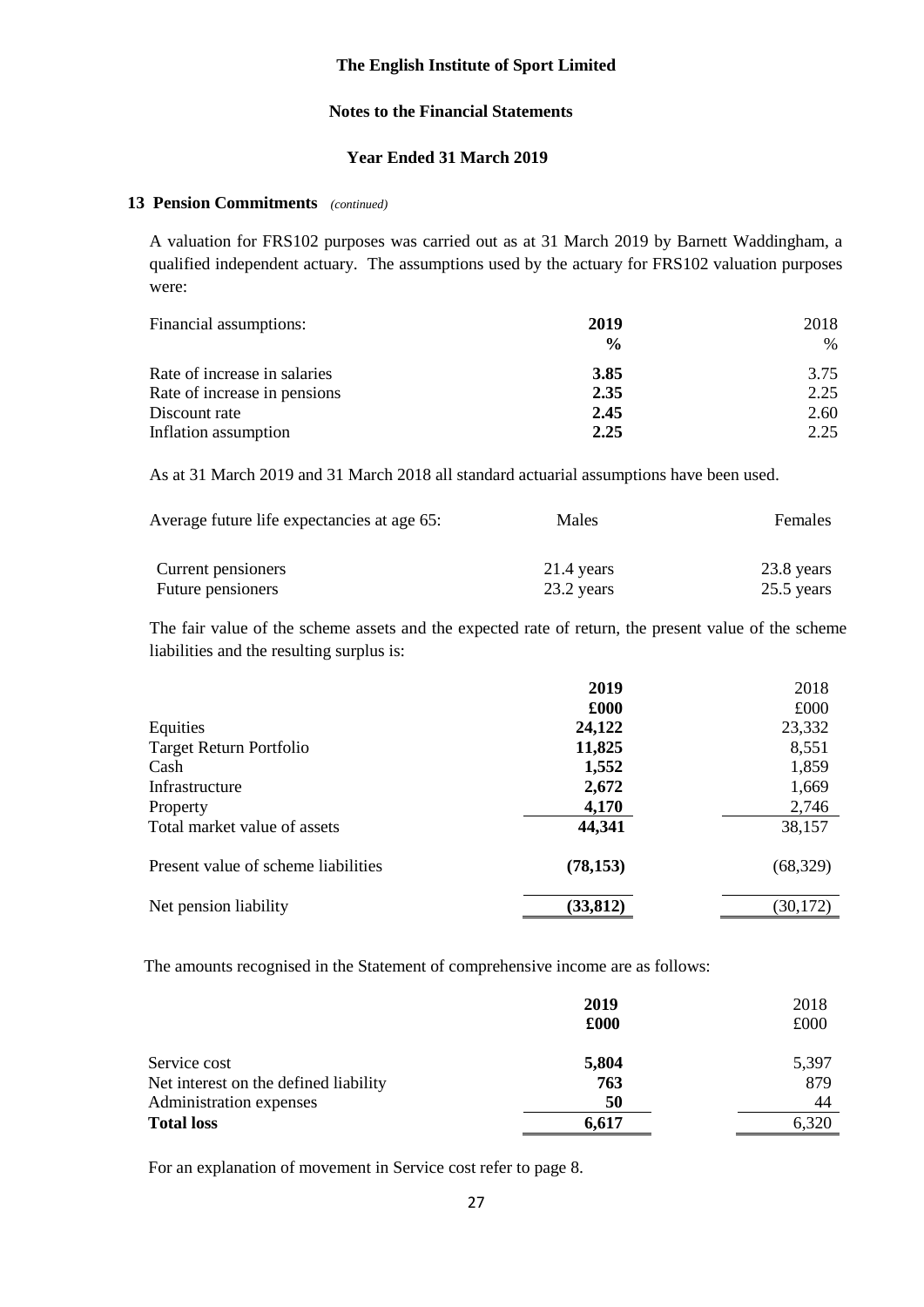## **Notes to the Financial Statements**

## **Year Ended 31 March 2019**

## **13 Pension Commitments** *(continued)*

Remeasurement of the net assets/(defined liability):

|                                                     | 31 March | 31 March |
|-----------------------------------------------------|----------|----------|
|                                                     | 2019     | 2018     |
|                                                     | £000     | £000     |
| Return on Fund assets in excess of interest         | 2,619    | 967      |
| Other actuarial gains on assets                     |          |          |
| Change in financial assumptions                     | (5, 883) | 5,655    |
| Change in demographic assumptions                   | 4,596    |          |
| Experience loss on defined benefit obligation       |          |          |
| Remeasurement of the net assets/(defined liability) | 1,332    | 6,622    |

Changes in the present value of the defined benefit obligation are as follows:

|                                               | 31 March | 31 March |
|-----------------------------------------------|----------|----------|
|                                               | 2019     | 2018     |
|                                               | £000     | £000     |
| <b>Opening defined benefit obligation</b>     | 68,329   | 65,757   |
| <b>Current Service cost</b>                   | 4,683    | 5,285    |
| Interest cost                                 | 1,789    | 1,857    |
| Contributions by scheme participants          | 1,047    | 1,070    |
| Change in financial assumptions               | 5,883    | (5,655)  |
| Change in demographic assumptions             | (4,596)  |          |
| Experience loss on defined benefit obligation |          |          |
| Past service costs, including curtailments    | 1,121    | 112      |
| Estimate benefits paid (net of transfers in)  | (103)    | (97)     |
| Closing defined benefit obligation            | 78,153   | 68,329   |

In December 2018 there was a Court of Appeal judgement in relation to the McCloud and Sargeant cases which relate to age discrimination in the Judicial and Fire Service pension schemes respectively. In June 2019 the Government was refused leave to appeal and the Government Actuary Department developed a methodology to estimate the impact of this judgement on those bodies that are part of the Local Government Pension Scheme. For The English Institute of Sport, Barnett Waddingham estimated that the impact on the total liabilities as at 31 March 2019 would be 1.5% of liabilities, which equates to £1,121,000. This adjustment is reflected in the table above within past service costs.

The impact on the projected service cost for the year to 31 March 2020 would be 3.3% of the service cost which equates to £158,000.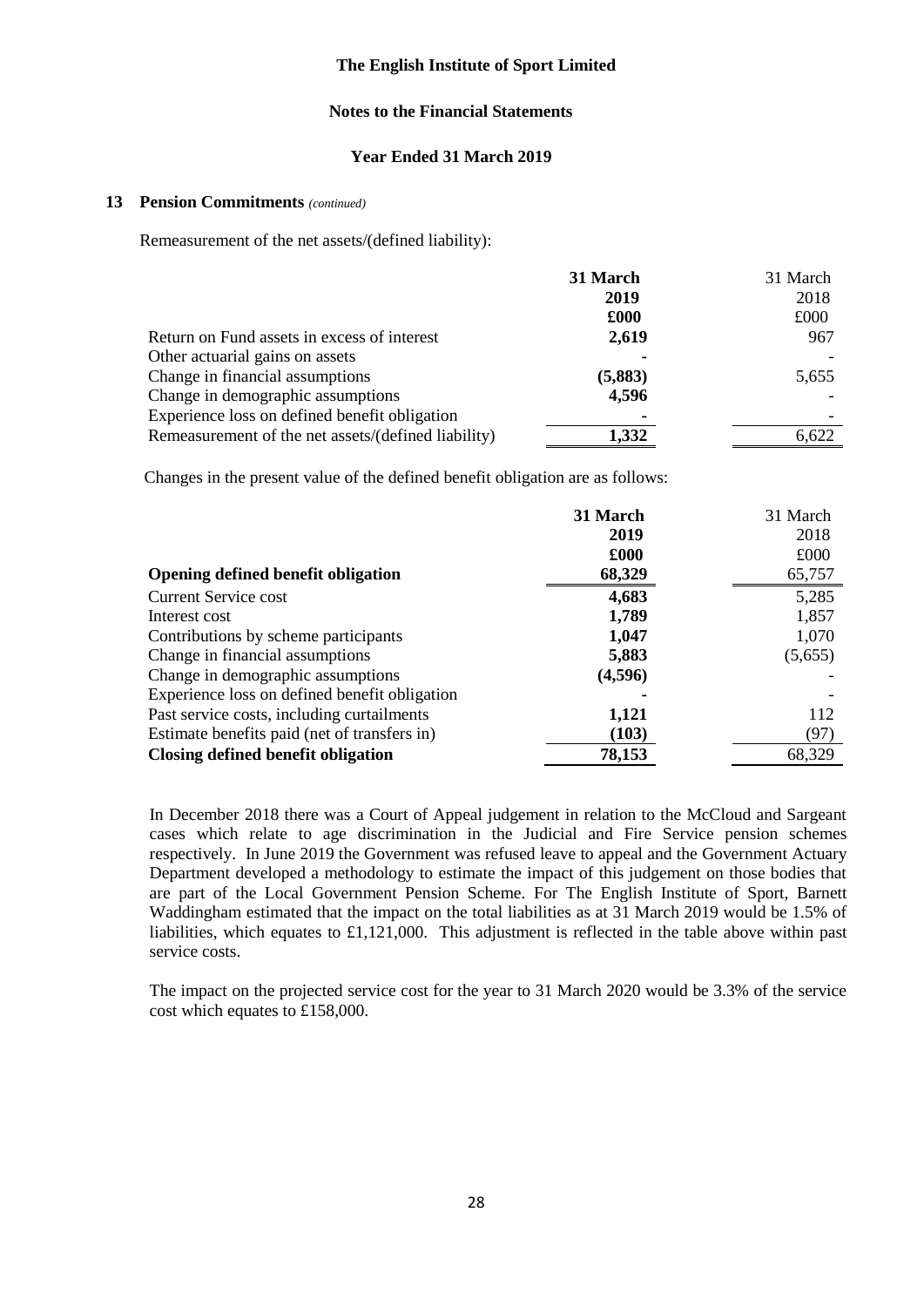## **Notes to the Financial Statements**

## **Year Ended 31 March 2019**

## **13 Pension Commitments** *(continued)*

Changes in the fair value of fund assets are as follows:

|                                                  | 31 March | 31 March |
|--------------------------------------------------|----------|----------|
|                                                  | 2019     | 2018     |
|                                                  | £000     | £000     |
| <b>Opening fair value of fund assets</b>         | 38,157   | 33,604   |
| Interest on assets                               | 1,026    | 978      |
| Return on assets less interest                   | 2,619    | 967      |
| Administration expenses                          | (50)     | (44)     |
| Contributions by the Employer including unfunded | 1,645    | 1,679    |
| Contributions by Fund participants               | 1,047    | 1,070    |
| Estimated benefits paid net of transfers in      | (103)    | (97)     |
| <b>Closing fair value of Employers assets</b>    | 44,341   | 38,157   |
|                                                  |          |          |
| Net defined benefit pension scheme liability     | 33,812   | 30,172   |

The major categories of plan assets as a percentage of total plan assets are as follows:

|                     | 31 March      | 31 March       |
|---------------------|---------------|----------------|
|                     | 2019          | 2018           |
|                     | $\frac{6}{6}$ | %              |
| Equities            | 54            | 61             |
| Target return funds | 27            | 22             |
| Cash                | 4             | 5              |
| Infrastructure      | 6             | $\overline{4}$ |
| Property            | 9             | $\tau$         |

The Actuaries estimate the employer's contributions for the year ending 31 March 2020 will be approximately £1,655,000.

## **14 Commitments under operating leases**

At 31 March 2019 the future minimum lease rentals payable under non-cancellable operating leases as set out below:

|                     | 2019                                |                              | 2018 restated                |                |
|---------------------|-------------------------------------|------------------------------|------------------------------|----------------|
|                     | <b>Land and</b><br><b>Buildings</b> | <b>Other</b><br><b>Items</b> | Land and<br><b>Buildings</b> | Other<br>Items |
|                     | £000                                | £000                         | £000                         | £000           |
| Within 1 year       | 1,066                               | 15                           | 1,049                        |                |
| Within 2 to 5 years | 1,066                               | 15                           | 2,097                        |                |
|                     | 2,132                               | 30                           | 3,146                        | 2              |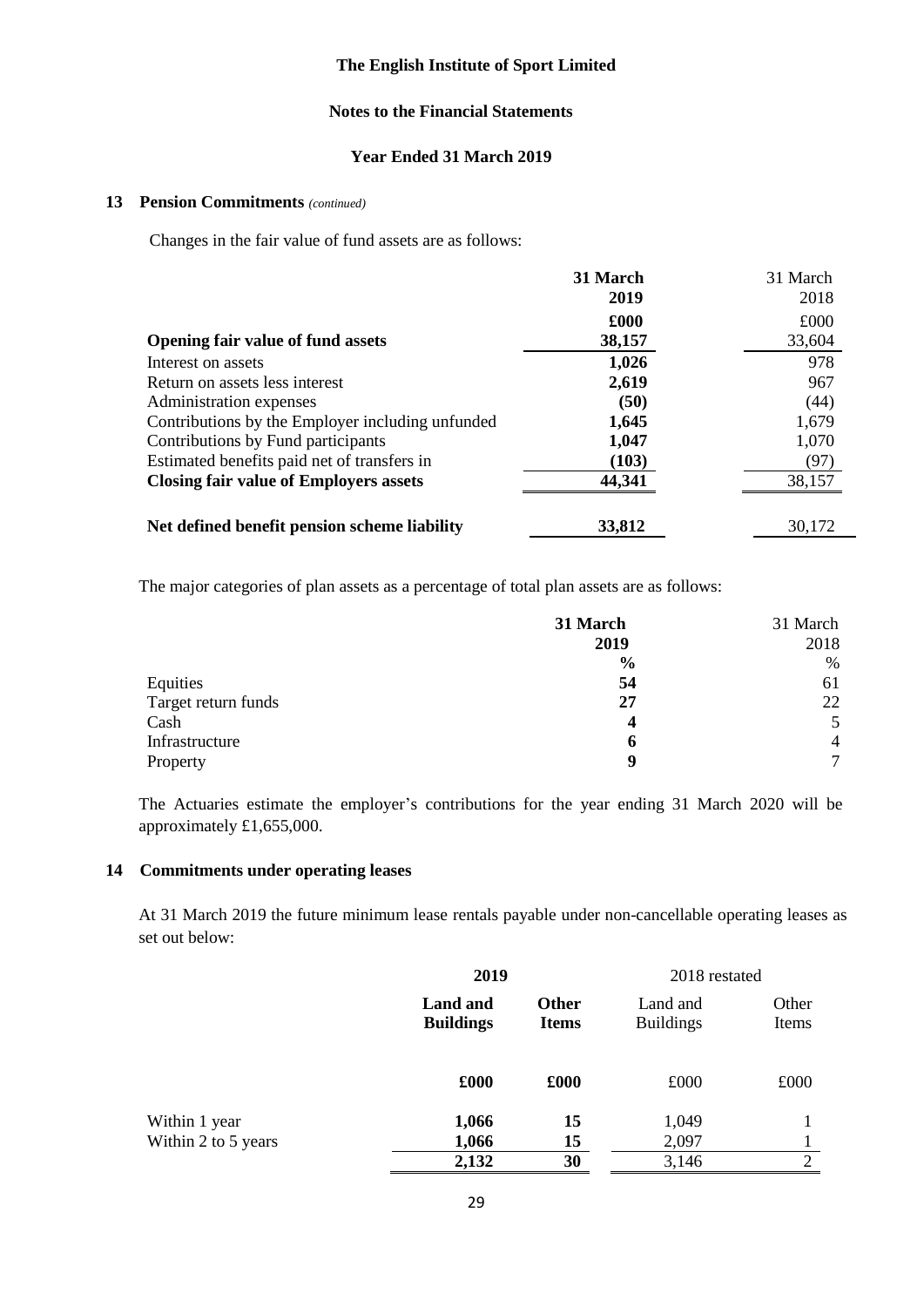## **Notes to the Financial Statements**

## **Year Ended 31 March 2019**

## **14 Commitments under operating leases** *(continued)*

The 2018 comparative has been restated as one lease commitment was omitted in error last year. The minimum lease rentals payable in respect of this lease amount to £975,000.

Included within operating lease costs are facility rental costs where the agreement is on an annual rolling basis. Such costs are not included within the commitments disclosed above.

#### **15 Related Party Transactions**

 The English Institute of Sport Limited's ultimate controlling party is The United Kingdom Sports Council. Copies of the group financial statements can be obtained from them at 21 Bloomsbury Street, London, WC1B 3HF, or from their website (www.uksport.gov.uk).

The following table details the grant income received from UK Sport during 2019 and 2018:

| <b>Funding Stream</b>                              | 2019(f)    | 2018 $(f)$ |
|----------------------------------------------------|------------|------------|
| Core Grant                                         | 12,239,341 | 13,467,556 |
| Research and Innovation Programme grant            | 4,685,001  | 3,256,269  |
| Performance Lifestyle grant                        | 957,189    | 934,719    |
| Sports Intelligence team grant                     | 426,652    | 381,150    |
| PDMS development grant                             | 280,000    | 258,680    |
| PDMS BI grant                                      |            | 20,000     |
| PDMS Sheffield Hallam grant                        | 25,000     | 37,000     |
| PDMS capital grant                                 | 45,000     |            |
| Performance Pathways grant                         | 648,101    | 791,919    |
| Equipment grant                                    |            | 41,000     |
| Data Protection Officer grant                      | 27,807     | 4,588      |
| Head of Mental Health grant                        | 24,130     |            |
| Head of Managed Sports grant                       | 26,336     |            |
| <b>First Timers Project grant</b>                  | 6,610      |            |
| Short Track Speed Skating Transition/MSP/WCP grant | 780,163    | 1,157,564  |
| Wheelchair Fencing World Class Programme grant     | 150,596    | 108,308    |
| Sport Climbing World Class Programme grant         | 104,322    |            |
| <b>Total</b>                                       | 20,426,248 | 20,458,753 |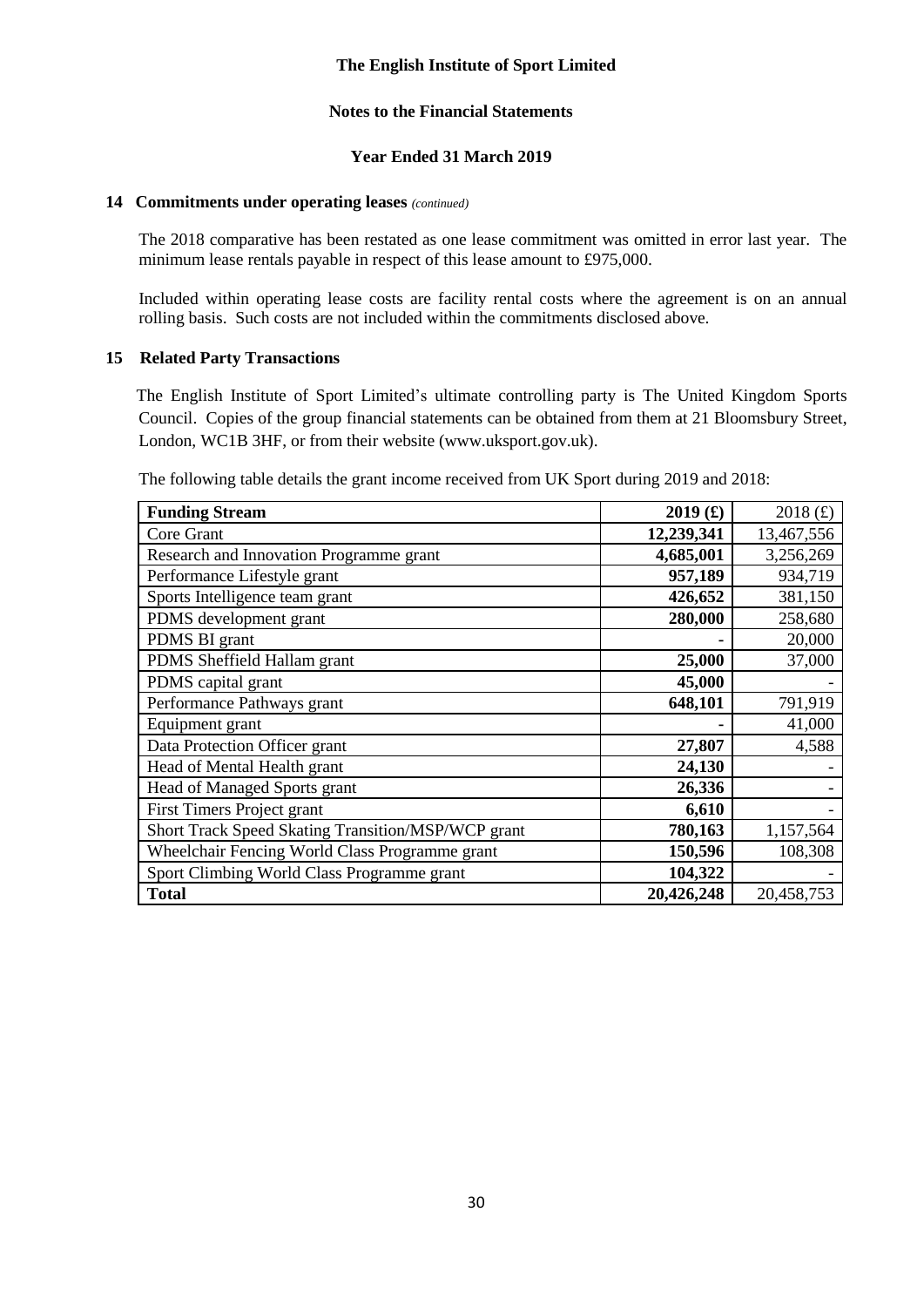## **Notes to the Financial Statements**

## **Year Ended 31 March 2019**

## **15 Related Party Transactions** *(continued)*

The following table details The English Institute of Sport's related party transactions for the year which are on an arm's length basis and any balances at 31 March 2019:

| <b>Related Party</b>                                                                                       | <b>Nature of Transaction</b>                                     | Amounts $(\mathbf{\pounds})$ |
|------------------------------------------------------------------------------------------------------------|------------------------------------------------------------------|------------------------------|
| Steele (Chairman of<br>The<br>John                                                                         | Grant funding from UK Sport                                      | 20,426,248                   |
| English<br>Institute<br>of<br>Sport)<br>Observer on the UK Sport Board                                     | Services provided to EIS during the year<br>Balance owing to UKS | 17,105                       |
| Chelsea Warr (Director of The                                                                              |                                                                  |                              |
| English Institute of Sport) - Director<br>of UK Sport                                                      | Recharged Exchequer expenditure from UKS<br>Balance owing to UKS | 565,919<br>120,315           |
| John Craig Hunter (Former Director<br>of The English Institute of Sport) -<br>Former Group Audit and Risk  | Recharged Lottery expenditure from UKS<br>Balance owing to UKS   | 8,000                        |
| <b>Committee Member</b>                                                                                    | Recharged expenditure to UKS                                     | 152,074                      |
| Vic Luck (Director of The English<br>Institute of Sport) – Group Audit and<br><b>Risk Committee Member</b> | Balance due from UKS                                             | 7,308                        |
| Panter<br>(Director<br>The<br>Anne<br>of<br>English Institute of Sport) - Board<br>Member of UK Sport      |                                                                  |                              |
| John Steele (Chairman<br>of<br>The                                                                         | Services provided to EIS                                         | 299,202                      |
| English<br>Institute<br>of<br>Sport)<br>Executive Director of<br>Sport<br>at                               | Balance owing to Loughborough                                    | 850                          |
| Loughborough University                                                                                    | Provision of services to Loughborough                            | 8,815                        |
|                                                                                                            | University<br>Balance due from Loughborough<br>University        |                              |
| Sir David Tanner (Director of The                                                                          | Services provided to EIS                                         |                              |
| English Institute of Sport) - Non-                                                                         | Balance owing to LTA                                             |                              |
| Executive Director of Lawn Tennis                                                                          |                                                                  |                              |
| Association (LTA)                                                                                          | Provision of services to LTA                                     | 68,871                       |
|                                                                                                            | Balance due from LTA                                             | 10,189                       |
| John Craig Hunter (Former Director                                                                         | Services provided to EIS                                         | 9,645                        |
| of The English Institute of Sport) -                                                                       | Balance owing to British Swimming                                | 7,600                        |
| Director<br>Former<br><b>British</b><br>at<br>Swimming                                                     | Provision of services to British Swimming                        | 631,264                      |
|                                                                                                            | Balance due from British Swimming                                | 82,968                       |
|                                                                                                            |                                                                  |                              |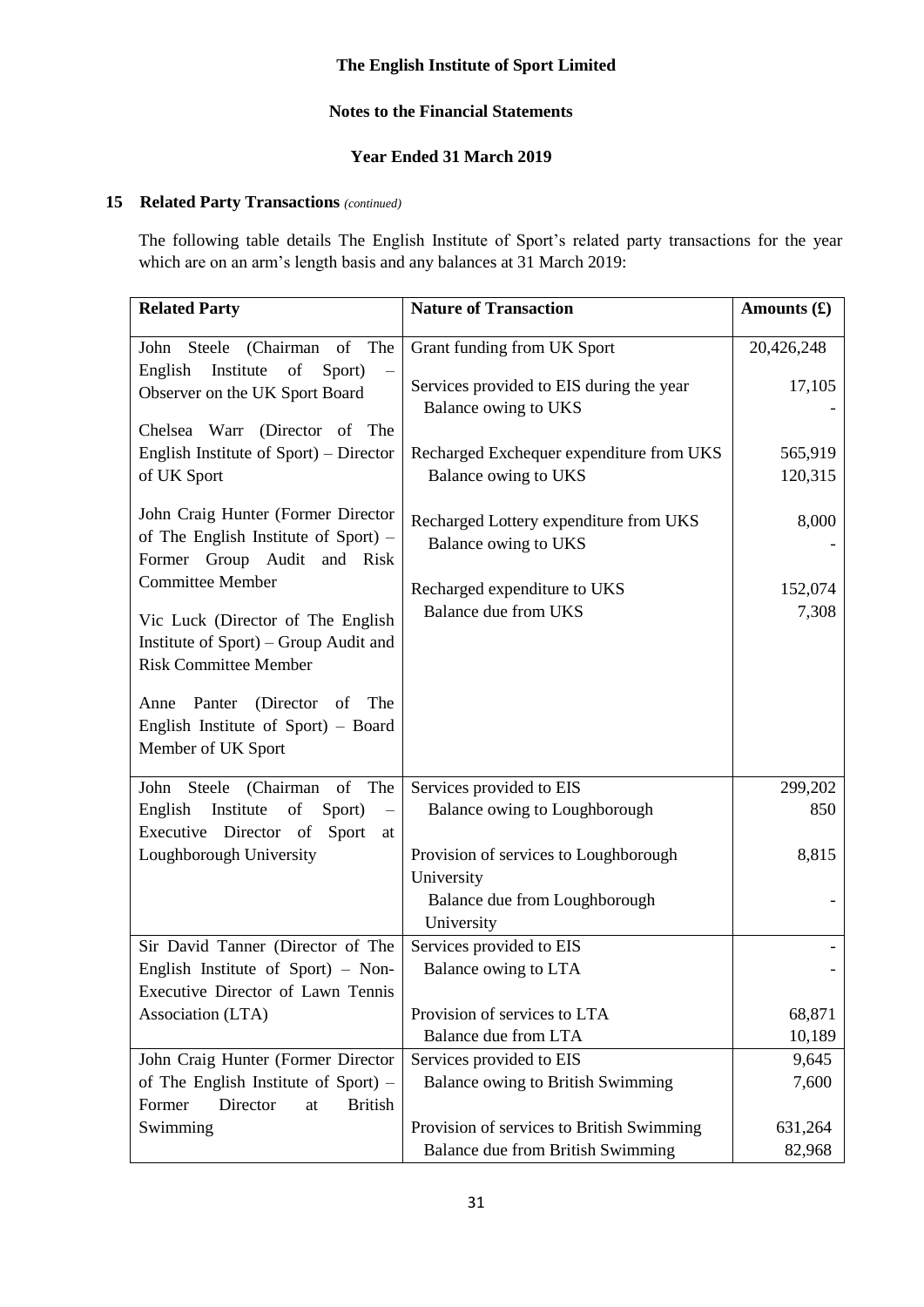## **Notes to the Financial Statements**

## **Year Ended 31 March 2019**

### **15 Related Party Transactions** *(continued)*

| <b>Related Party</b>                                                    | <b>Nature of Transaction</b>            | Amounts $(\mathbf{\pounds})$ |
|-------------------------------------------------------------------------|-----------------------------------------|------------------------------|
| Sir David Tanner (Director of The                                       | Services provided to EIS                | 4,000                        |
| English Institute of Sport) – Former                                    | Balance owing to British Rowing         |                              |
| Performance Director of British                                         |                                         |                              |
| Rowing                                                                  | Provision of services to British Rowing | 467,440                      |
|                                                                         | Balance due from British Rowing         | 127,731                      |
| Sally Munday (Director of The                                           | Services provided to EIS                | 14,534                       |
| English Institute of Sport) - Chief                                     | Balance owing to England Hockey         |                              |
| <b>Executive of England Hockey</b>                                      |                                         |                              |
|                                                                         | Provision of services to England Hockey | 559,063                      |
| (Director of<br>Panter<br>The<br>Anne                                   | Balance due from England Hockey         | 54,002                       |
| English Institute of Sport) – Member<br>of the Athlete's Commission for |                                         |                              |
|                                                                         |                                         |                              |
| <b>England Hockey</b>                                                   |                                         |                              |
| Victoria Aggar (Director of The                                         | Services provided to EIS                | 9,279                        |
| English Institute of Sport) – Member                                    | Balance owing to BPA                    | 450                          |
| of The Sport Advisory Group for the                                     |                                         |                              |
| <b>British</b><br>Paralympic<br>Association                             |                                         |                              |
| (BPA)                                                                   |                                         |                              |
|                                                                         |                                         |                              |
| Johnathan Doust (Former Director of                                     | Services provided to EIS                | 1,339                        |
| The English Institute of Sport) -                                       | Balance owing to University of Brighton |                              |
| Head of Department University of                                        |                                         |                              |
| <b>Brighton</b>                                                         |                                         |                              |

## **16 Company Limited by Guarantee**

The member has guaranteed the sum of £1 on winding up for payment of debts and liabilities.

#### **17 Financial instruments**

The financial instruments relate to trade and other debtors, cash and trade and other creditors. During the year 73% of funding *(2018: 75%)* was grant income from UK Sport and 25% *(2018: 23%)* of funding was secured through long standing service level agreements with NGB's. The English Institute of Sport is therefore exposed to little credit or liquidity risk.

### **18 Post Balance Sheet Events**

In December 2018 there was a Court of Appeal judgement in relation to the McCloud and Sargeant cases which relate to age discrimination in the Judicial and Fire Service pension schemes respectively. In June 2019 the Government was refused leave to appeal and the Government Actuary Department developed a methodology to estimate the impact of this judgement on those bodies that are part of the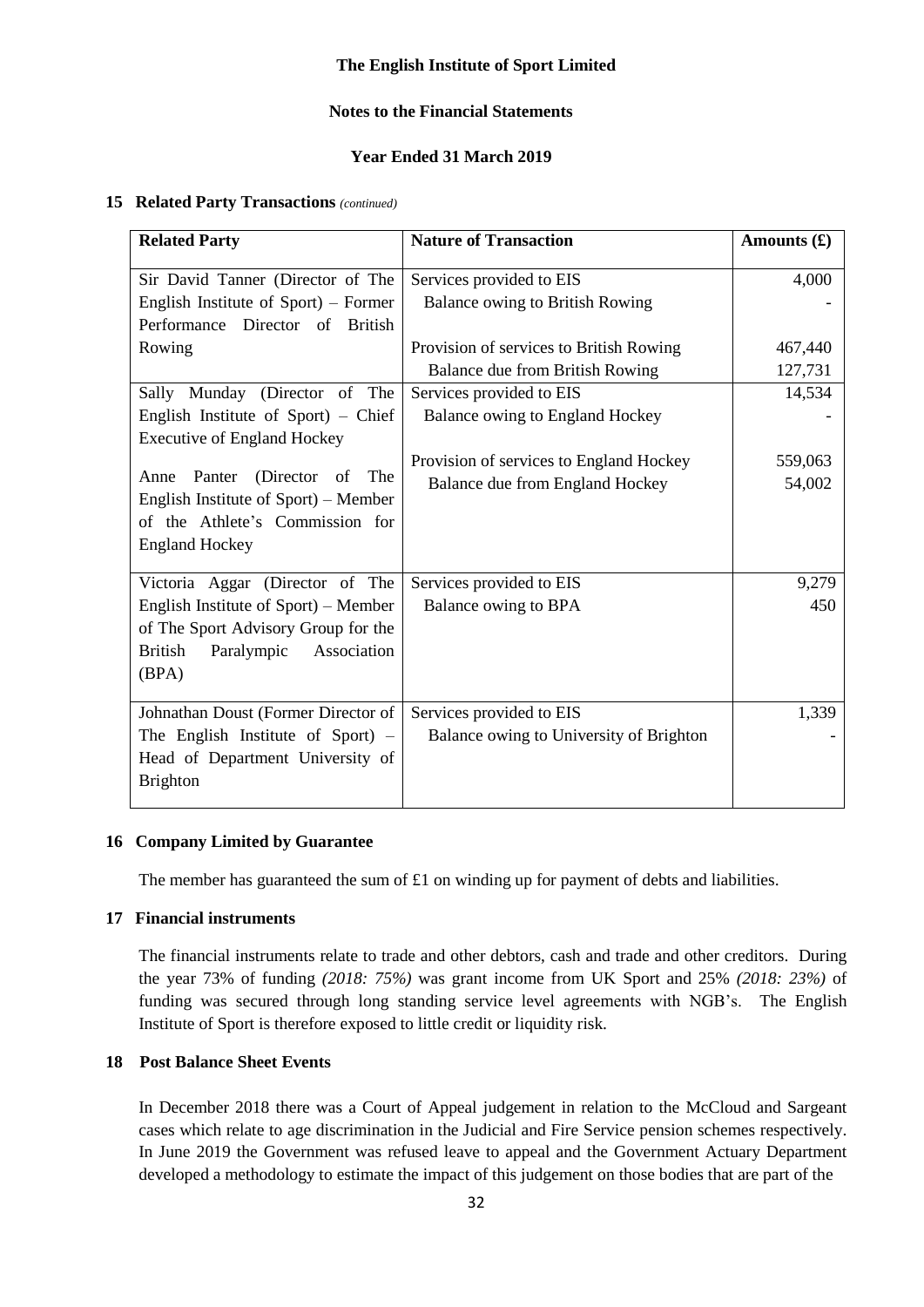## **Notes to the Financial Statements**

## **Year Ended 31 March 2019**

#### **18 Post Balance Sheet Events** *(continued)*

.

Local Government Pension Scheme. The impact of the judgement has been reflected within the pension disclosures within note 13 where further detail is also provided.

There are no further post balance sheet events between the year-end and when the accounts were authorised for issue on the date the Comptroller and Auditor General certified the accounts. The financial accounts do not reflect events after this date.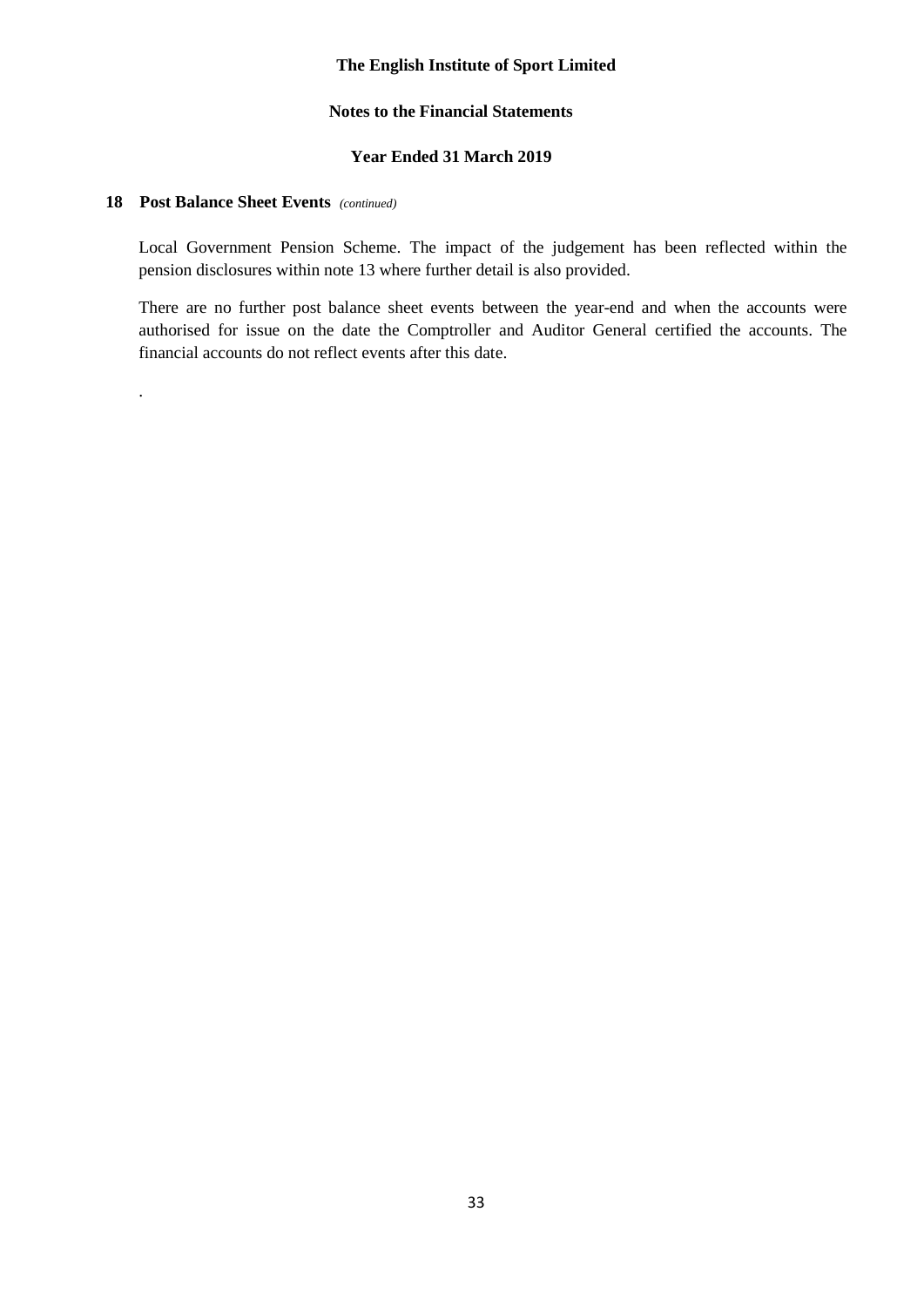**Management Information**

 **Year Ended 31 March 2019**

**The following pages do not form part of the statutory financial statements which are the subject of the Comptroller and Auditor General's report on pages 12 to 14**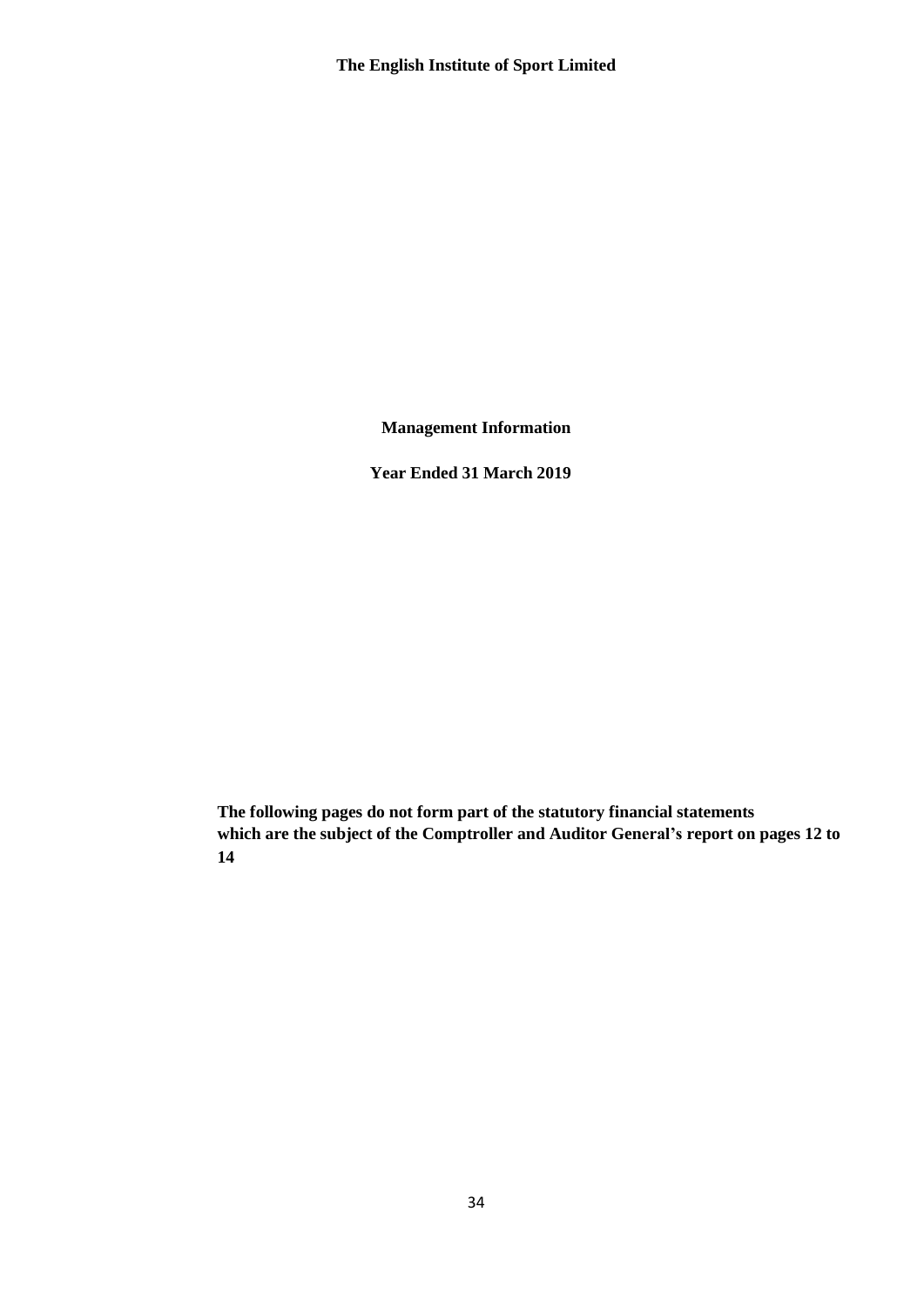# **Detailed payroll and operating costs**

# **Year Ended 31 March 2019**

|                                           |        | 2019   |        | 2018   |
|-------------------------------------------|--------|--------|--------|--------|
|                                           | £000   | £000   | £000   | £000   |
| <b>Payroll costs</b>                      |        |        |        |        |
| Wages and salaries                        | 13,596 |        | 13,438 |        |
| Redundancy costs                          | 17     |        | 64     |        |
| Social security costs                     | 1,451  |        | 1,441  |        |
| Staff pension contributions               | 5,763  |        | 5,278  |        |
|                                           |        | 20,827 |        | 20,221 |
| <b>Operating costs</b>                    |        |        |        |        |
| <b>Utilities</b>                          | (1)    |        | 1      |        |
| Insurance                                 | 150    |        | 156    |        |
| Repairs and maintenance                   | 61     |        | 68     |        |
| Travel and motor expenses                 | 1,428  |        | 1,601  |        |
| Telephone                                 | 263    |        | 255    |        |
| Information systems costs                 | 767    |        | 770    |        |
| Meeting and workshops                     | 312    |        | 287    |        |
| Athlete equipment and consumables         | 553    |        | 575    |        |
| Relocation expenses                       | 12     |        | 24     |        |
| Stationery and postage                    | 67     |        | 60     |        |
| Staff training                            | 528    |        | 549    |        |
| Other staff costs                         | 180    |        | 131    |        |
| Recruitment expenses                      | 21     |        | 38     |        |
| Contracted service providers              | 679    |        | 1,039  |        |
| Athlete personal award                    | 8      |        | 25     |        |
| General expenses                          | 75     |        | 89     |        |
| Marketing                                 | 83     |        | 54     |        |
| Legal and professional fees               | 72     |        | 42     |        |
| Mental health referrals                   | 50     |        | 54     |        |
| Technical consultancy fees                | 3,083  |        | 2,095  |        |
| Testing, development & Prototypes         | 14     |        | 45     |        |
| Pension administration costs              | 50     |        | 44     |        |
| Payroll administration costs              | 35     |        | 33     |        |
| Auditors remuneration & accountancy       |        |        |        |        |
| costs                                     | 23     |        | 21     |        |
| Depreciation of leasehold improvements    | 5      |        | 6      |        |
| Depreciation of fixtures and fittings     | 568    |        | 629    |        |
| Depreciation of assets held under finance |        |        |        |        |
| leases                                    |        |        |        |        |
| Depreciation of computer equipment        | 134    |        | 113    |        |
|                                           | 411    |        |        |        |
| Amortisation of intangible assets         |        |        | 368    |        |
| Loss on disposal of fixed assets          | 14     |        | 14     |        |
| Operating lease: Property & P&E           | 1,700  |        | 1,584  |        |
| <b>Bank</b> charges                       | 6      |        | 7      |        |
|                                           |        | 11,351 |        | 10,777 |
|                                           |        |        |        |        |
| Total costs                               |        |        |        |        |
|                                           |        | 32,178 |        | 30,998 |